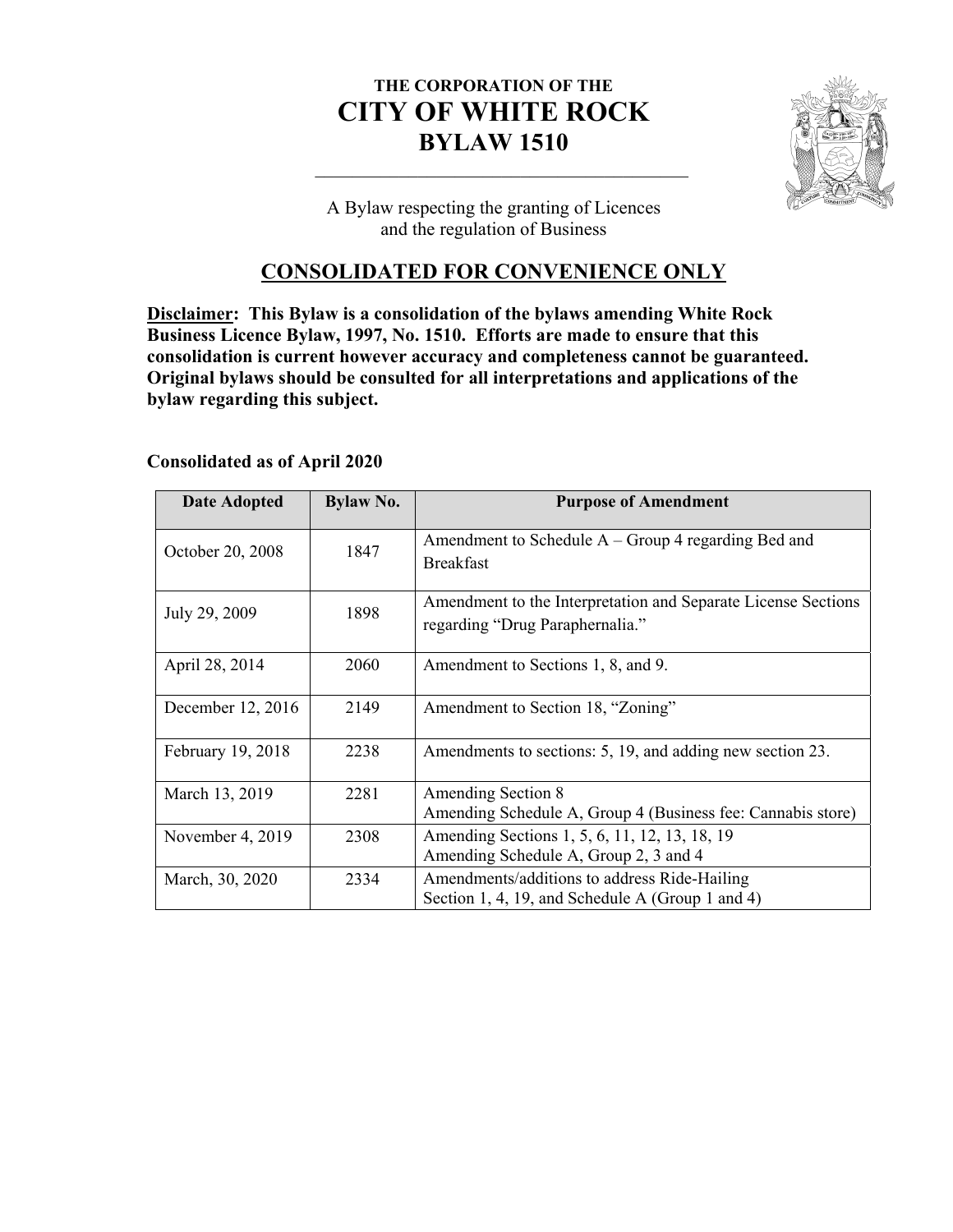The CITY COUNCIL of The Corporation of the City of White Rock in open meeting assembled, ENACTS as follows:

1. Interpretation

In the construction and interpretation of this Bylaw the following words and terms shall have the meanings hereby assigned to them, unless the context otherwise requires:

**"Accessible Passenger Directed Vehicle"** has the same meaning as in the *Passenger Transportation Act*. (Added by 2334)

**"Applicant"** means any person who makes application for a licence under the provisions of this bylaw.

**"Business"** means the carrying on of a commercial or industrial undertaking of any kind or nature or the providing of professional, personal or other services for the purpose of gain or profit.

**"Body Work"** means the kneading, rubbing, massaging, manipulating, touching or stimulating by any means of the human body by any person for remuneration and includes, but not limited to shiatsu, reflexology, bio-kinesiology, hellerwork, acupressure, reiki, rolfing, and trager approach, but does not include medical, therapeutic, chiropractic treatment given by any person licensed or registered under a statue in the Province of British Columbia governing these activities.

**"Body Work Studio"** means any premises in which **Body Work** occurs*.* 

**"Collector"** shall mean the collector of taxes for The Corporation of the City of White Rock.

**"Council"** means the City Council of The Corporation of the City of White Rock.

**1"Drug Paraphernalia"** means any product, equipment, thing or material of any kind used or designed to be used to produce, process, package, repackage, store, contain, smoke, inhale, inject, ingest or otherwise introduce into the human body a controlled substance as defined in Schedules I, II, and III of the *Controlled Drugs and Substances Act,* SC 1996, c. 19, as may be amended from time to time other than a controlled substance permitted under that Act. Without limiting the generality of the foregoing, drug paraphernalia includes pipes of any kind for the smoking of cannabis, including bongs and hookahs.

**"Inspector"** shall mean the person from time to time appointed as Licence Inspector of the City and shall include any acting or assisting Inspector or Inspectors. (Bylaw 2308)

 <sup>1</sup> Bylaw Amendment, 2009, No. 1898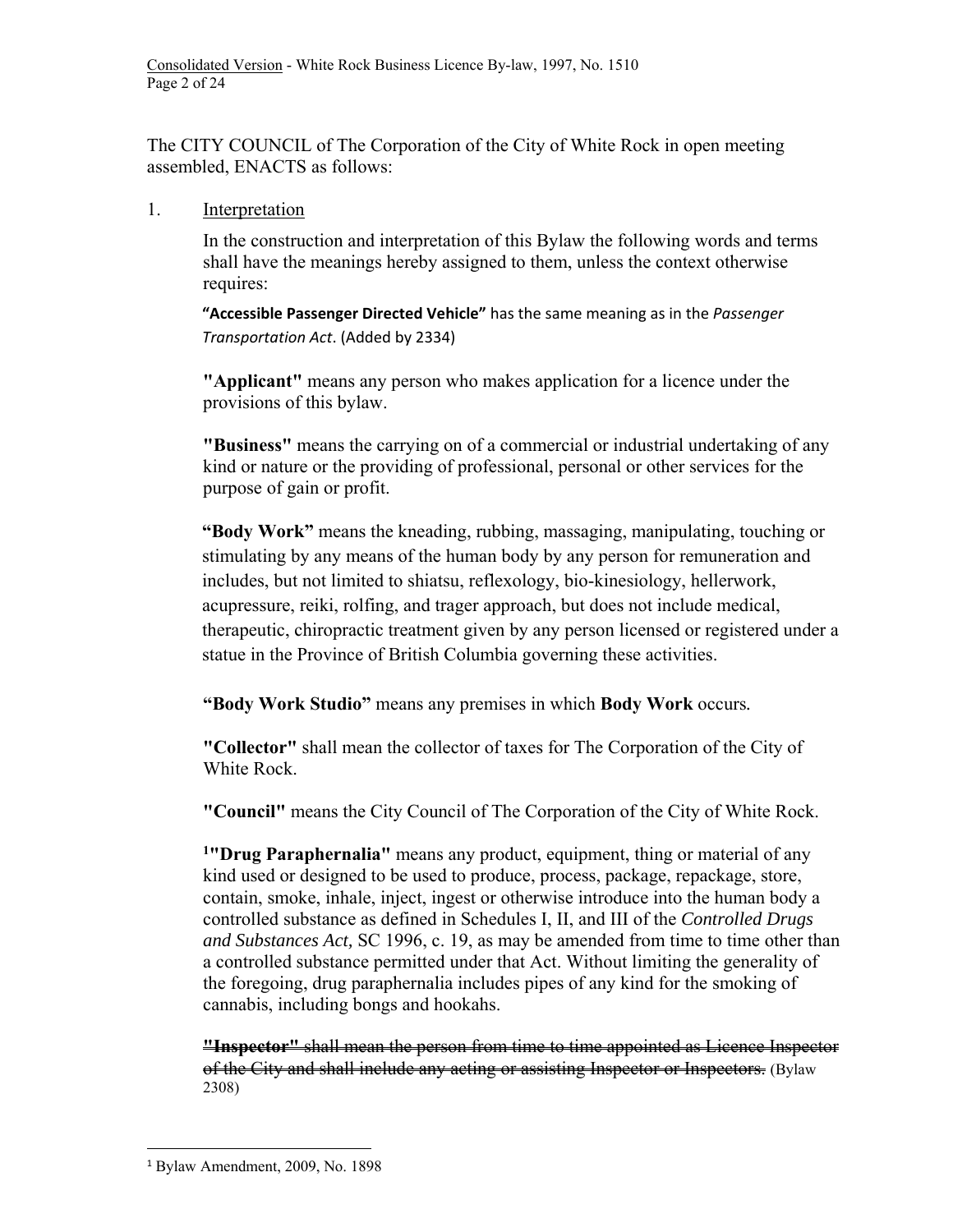**"Licence Inspector"** means the Director of Planning and Development Services, the Senior Bylaw Enforcement Officer, a Bylaw Enforcement Officer, the Building Official, or the Manager of Building and Bylaw Enforcement;

<sup>2</sup>**Example 2.** The **Period**" shall mean one (1) year from the day the business licence is issued by the City.

**"Non-Resident Business"** means a business other than a Resident Business carried on within the City with respect to which any work or service is performed within the City.

**"Passenger Directed Vehicles"** means taxis, limousines, and vehicles operated under a license held by a transportation network service provider under the *Passenger Transportation Act*. (Added by 2334)

**"Passenger Directed Vehicle Service"** means a person carrying on the business of providing passenger directed vehicles. (Added by 2334)

**"Resident Business"** means a business carried on in or from premises within the City.

**"Transportation Network Services"** has the same meaning as in the *Passenger Transportation Act*. (Added by 2334)

**"Zero‐Emission Vehicle"** means a motor vehicle that is exclusively propelled by electricity or hydrogen from an external source. **(**Added by 2334)

2. Licence Requirement

No person shall carry on a business within the City of White Rock without holding a valid and subsisting licence for the business so carried on.

3. Separate Licence

For the purpose of this bylaw where a business is carried on in or from more than one premises in the City, the business carried on from or in each premises shall be deemed to be a separate business.

*Note: There was an error in misnumbering, as such there are two (2) item 3s (Separate Licence and Drug Paraphernalia).* 

- 3. Drug Paraphernalia<sup>3</sup>
	- (a) No person carrying on a business within the City of White Rock shall display or cause to be displayed any drug paraphernalia, or advertise or promote or cause to be advertised or promoted the use of drug paraphernalia in any manner by which the drug paraphernalia or the advertisement or promotion

 <sup>2</sup> Bylaw Amendment, 2014, No. 2060

<sup>3</sup> Bylaw Amendment, 2009, No. 1898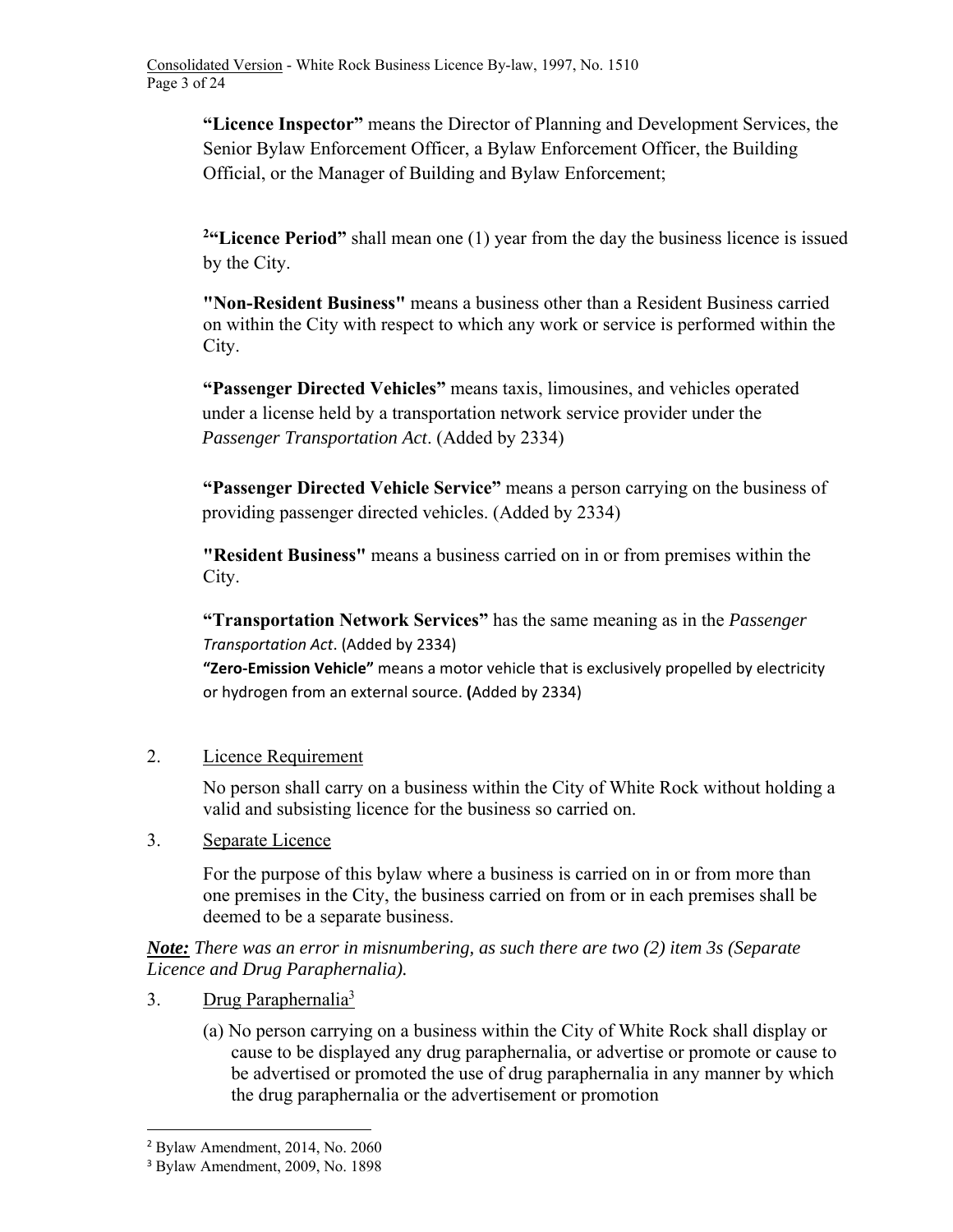- (i) may reasonably be seen inside the business premises, or
- (ii) are clearly visible to a person outside the business premises.
- (b) For the purposes of subsection (a), "advertise or promote the use of drug paraphernalia" means to advertise or promote the use of drug paraphernalia by any means, including by
	- (i) displaying on a sign, video, clothing or other tangible Object
		- a. the name of a drug paraphernalia brand or product manufacturer,
		- b. an abbreviation or other thing that would reasonably identify the name of a drug paraphernalia brand or product manufacturer, or
		- c. a graphic, design or symbol that is commonly associated with the name of a drug paraphernalia brand or product manufacturer, or
	- (ii) making available any sign, video, clothing or other tangible object that displays any of the things set out in paragraph (i).
- (c) A person carrying on business within the city of White Rock may advertise on the business premises the types of drug paraphernalia for sale by means of a sign that meets all of the following criteria:
	- (i) the sign must not be larger than  $968 \text{ cm}^2$ ;
	- (ii) the background of the sign must be white only;
	- (iii) the text of the sign must be black only;
	- (iv) the letters in the text of the sign must not be higher than 5cm;
	- (v) except for the "\$" symbol in front of a price, the sign must not contain any graphic or design, or any symbol that is not an alpha-numeric character;
	- (vi) the sign must not include the name of a drug paraphernalia brand or manufacturer;
	- (vii) the sign must not include any abbreviation, or other thing that would reasonably identify the name of a drug paraphernalia brand or manufacturer;
	- (viii) the sign may advertise only
		- a. the types of drug paraphernalia for sale, and
		- b. the prices of, or a price range for, those types of drug paraphernalia.
- (d) In respect of the signs described in subsection (c), no person shall:
	- (i) have a sign that contravenes any of the requirements of subsection (c); or
	- (ii) have more than 3 signs on the premises of the business establishment, including more than one sign at each point-of-sale system.
- (e) No person carrying on a business shall sell drug paraphernalia to any person under the age of 19 years except where the premises are licensed as a pharmacy under the *Pharmacists Act.*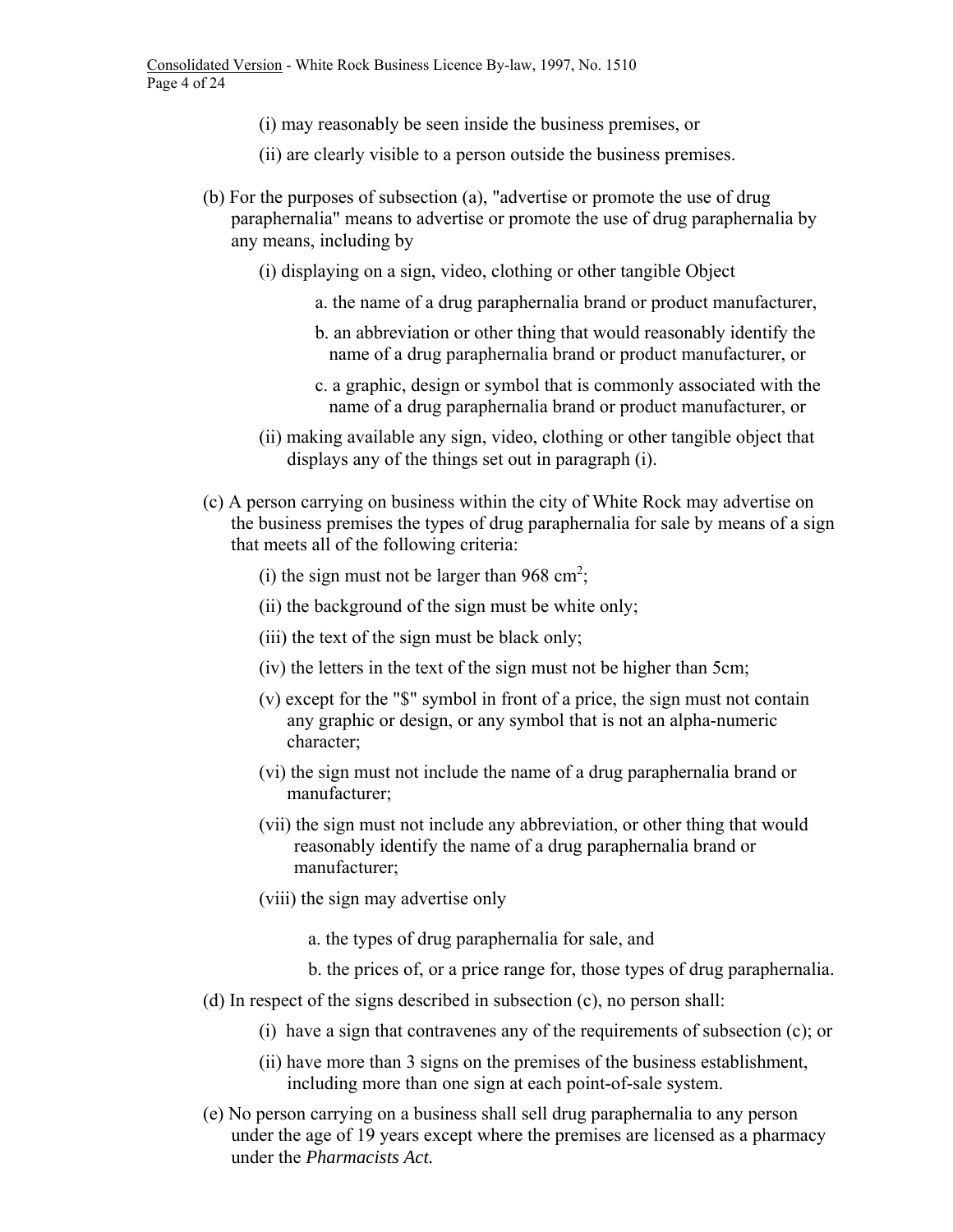Consolidated Version - White Rock Business Licence By-law, 1997, No. 1510 Page 5 of 24

### 4. Exemptions

The following nonresident businesses are hereby exempt from the provisions of this bylaw.

- (a) Bona Fide, Commercial travelers offering for sale or selling goods, wares or merchandise to Bona Fide merchants for resale by the merchants in the ordinary course of their business.
- (b) Any Transportation Network Services business that is in receipt of an Inter-Municipal Business Licence (IMBL) which authorizes the business to operate in the Region 1 operating area of the Passenger Transportation Board. (revised by Bylaw 2334)
- (b) Owners or operators of carriers other than taxi cabs, who either pick up passengers or chattels in the City for discharging or delivery outside the City or discharge or delivering within the City passengers or chattels picked up outside the City or both, unless the City forms part of the trading area pursuant to the "*Municipal Act*".
- (c) Owners or operators of passenger directed vehicles who only discharge passengers within the City; (revised by Bylaw 2334)
- (c) Owners or operators of taxi cabs, who only discharge passengers within the City unless the City forms part of a trading area pursuant to the "*Municipal Act*".
- (d) Owners or operators of retail business who only deliver commodities sold by them in the ordinary course of business and pick up commodities being returned or exchanged.
- (e) A wholesaler or manufacturer or processor who is only in the business of offering for sale or selling his own goods, wares or merchandise and delivering these in is own vehicle to merchants for resale by the merchants in the ordinary course of the business.
- (f) A person practicing any profession governed by a special act, unless he regularly and generally carries on business in the City.
- (g) Owners or operators of passenger directed vehicles other than taxis or Transportation Network Services businesses, who either pick up passengers or chattels in the City for discharging or delivery outside the City, or discharge passengers or chattels picked up outside the City or both. (added by Bylaw 2334)
- 5. General Exemptions (updated by Bylaw 2238)
	- (a) No licence is required with respect to any performance, concert, exhibition or entertainment or concession which is held in a licenced theatre or duly licenced premise. Notwithstanding the foregoing, a licence is required for any performance, exhibition or entertainment that is, or involves an adult entertainment use.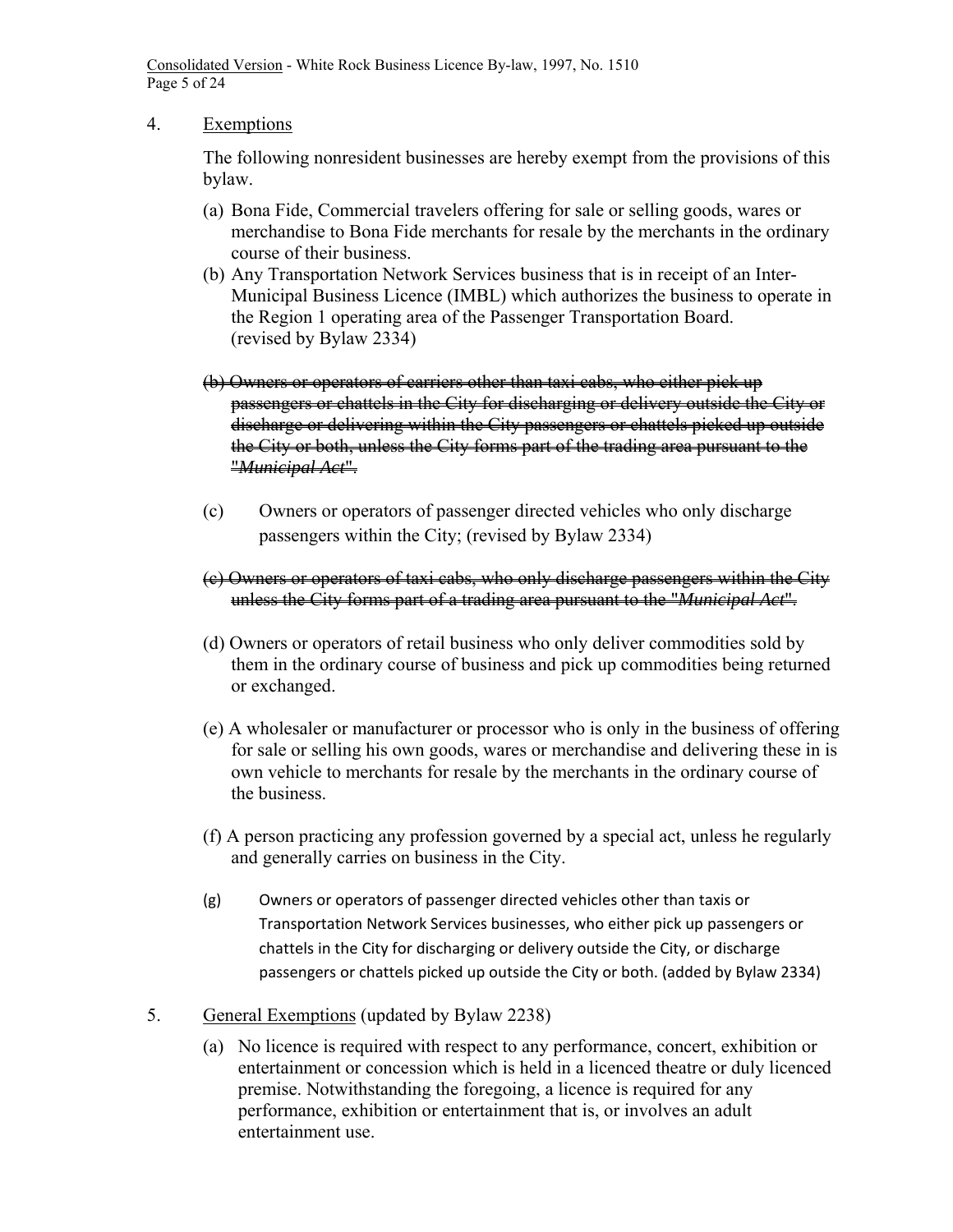- (a) No licence is required with respect to any performance, concert, exhibition or entertainment or concession which is held in a licenced theatre or duly licenced premises.
- (b) No licence is required for the business of letting or renting a room where not more than two rooms are available for letting or renting.

### 6. Application for Licence

- (a) All applications for licences under this bylaw shall be made to the Licence Inspector on the application form provided for that purpose (Bylaw 2308);
- (a) All applications for licences under this by-law shall be made to the Inspector on the application form provided for that purpose.
- (b) Every applicant shall make a true and correct statement in writing on the application form disclosing the nature and character of the business to be carried on, the address of such business and such other facts as are required by the application form.

# 7. Purpose of Licence

Every licence issued pursuant to this by-law shall state that the holder is licenced to carry on the business stipulated in the licence in a lawful manner for the periods specified in the licence at the place specified in the licence.

# 8. Licence Period

- $4$ (a) All business licences granted pursuant to this bylaw, unless suspended, cancelled or revoked, are valid for one (1) year and will expire on the same day of the month following the one (1) year anniversary of the date the business licence was issued.
	- (i) Notwithstanding the above, a license for a cannabis store shall be automatically nullified if the authorized Temporary Use Permit is no longer in effect. (added by Bylaw 2281)
- (b) Notwithstanding sub-section (a) of this section, the period for a licence in respect of:
	- (i) the period for a licence with respect to a circus, horse show, dog or pony show, exhibition, or other itinerant shows, or entertainment, when held elsewhere than in a licenced theatre or other licenced place shall be for one day.
- 9. Licence Fees
	- (a) Business licence fees are set out in Schedules "A" and "B" attached to and forming part of parent Bylaw No. 1510 and all amending bylaws, no business licence shall

 <sup>4</sup> Amendment Bylaw, 2014, No. 2060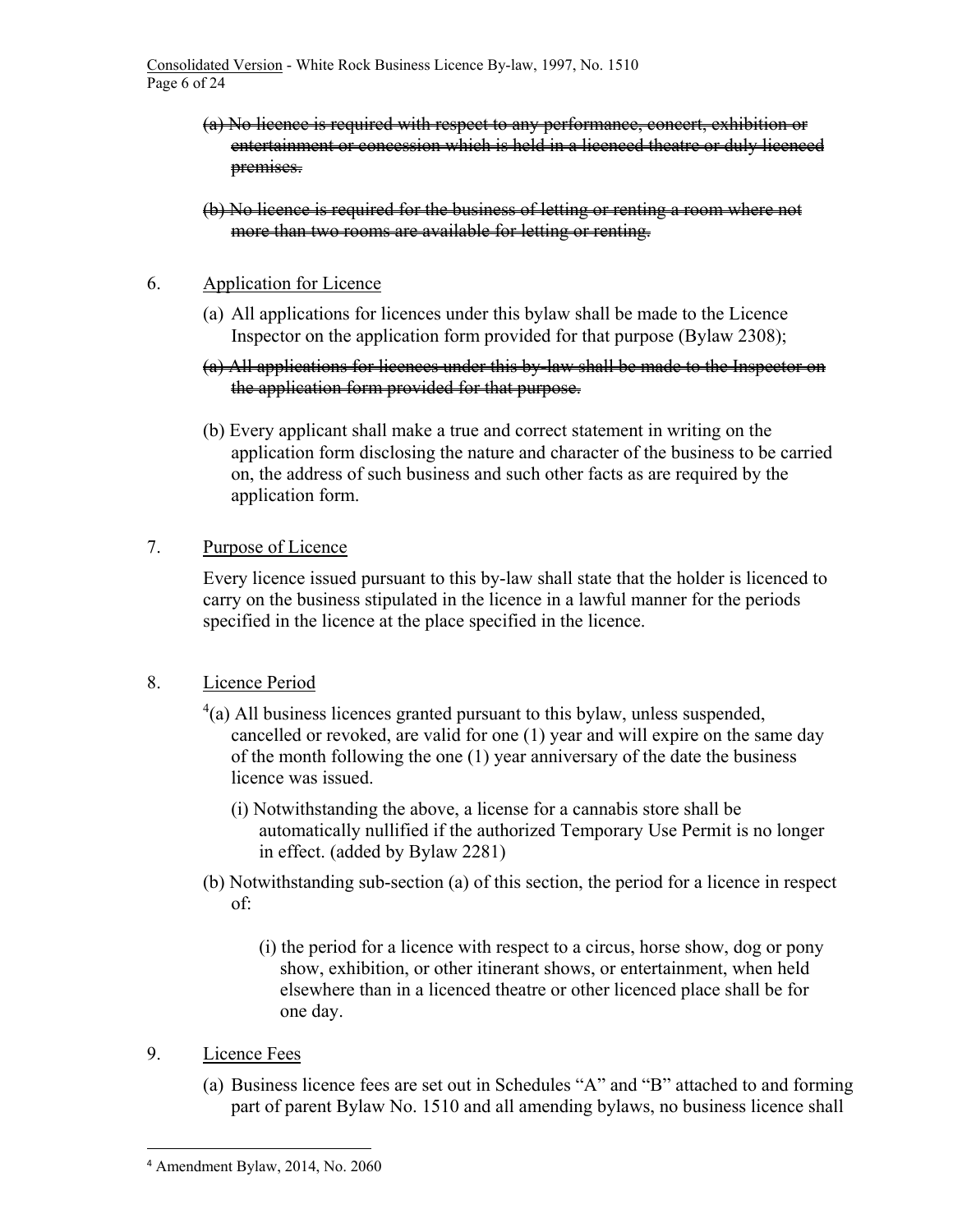be issued until full payment of such fee is received by the City. <sup>5</sup>

(b) When a person pays the business licence fee prior to the day the business licence period commences, they will receive a 10% discount on that business licence fee.<sup>6</sup>

### 10. Licence Posted

A copy of every licence issued pursuant to this by-law shall be delivered to the person licenced and such person shall post the same and keep the same posted in a conspicuous place on the premises or on the thing or article in respect of which the licence is issued.

# 11. Change of Condition

Where the licence fee for any business is based on the floor area, ground area number of people regularly engaged, number of machines, appliances or rental units used in carrying on the business, no person shall change such factors upon which the licence fee is based without notifying the Licence Inspector in writing and paying any additional fee which may be payable pursuant to this bylaw as a result of such change (replaced by Bylaw 2308);

Where the licence fee for any business is based on the floor area, ground area, number of people regularly engaged, number of machines, appliances or rental units used in the carrying on of the business, no person shall change such factors upon which the licence fee is based without immediately notifying the Inspector in writing and paying any additional licence fee which may be payable pursuant to this bylaw as a result of such change.

# 12. Transfer

- (a) Every licence granted pursuant to this by-law shall be deemed to be a personal licence to the licensee named therein and in the event of change of operator of the business for which such licence was issued, the new operator of the business shall apply for a new licence pursuant to the terms of this bylaw.
- (b) No person to whom a licence has been granted under this bylaw shall change the location of the premises in which he/she carried on the business without first applying to the Licence Inspector in writing to have the licence altered in respect to the location of the premises set out herein and any person carrying on business at a premises other than the premises as specified in the licence shall be guilty of an infraction of this bylaw (replaced by Bylaw 2308);
- (b) No person to whom a licence has been granted under this bylaw shall change the location of the premises in which he carried on the business without first applying to the Inspector in writing to have the licence altered in respect to the

 <sup>5</sup> Amendment Bylaw, 2014, No. 2060

<sup>6</sup> Amendment Bylaw, 2014, No. 2060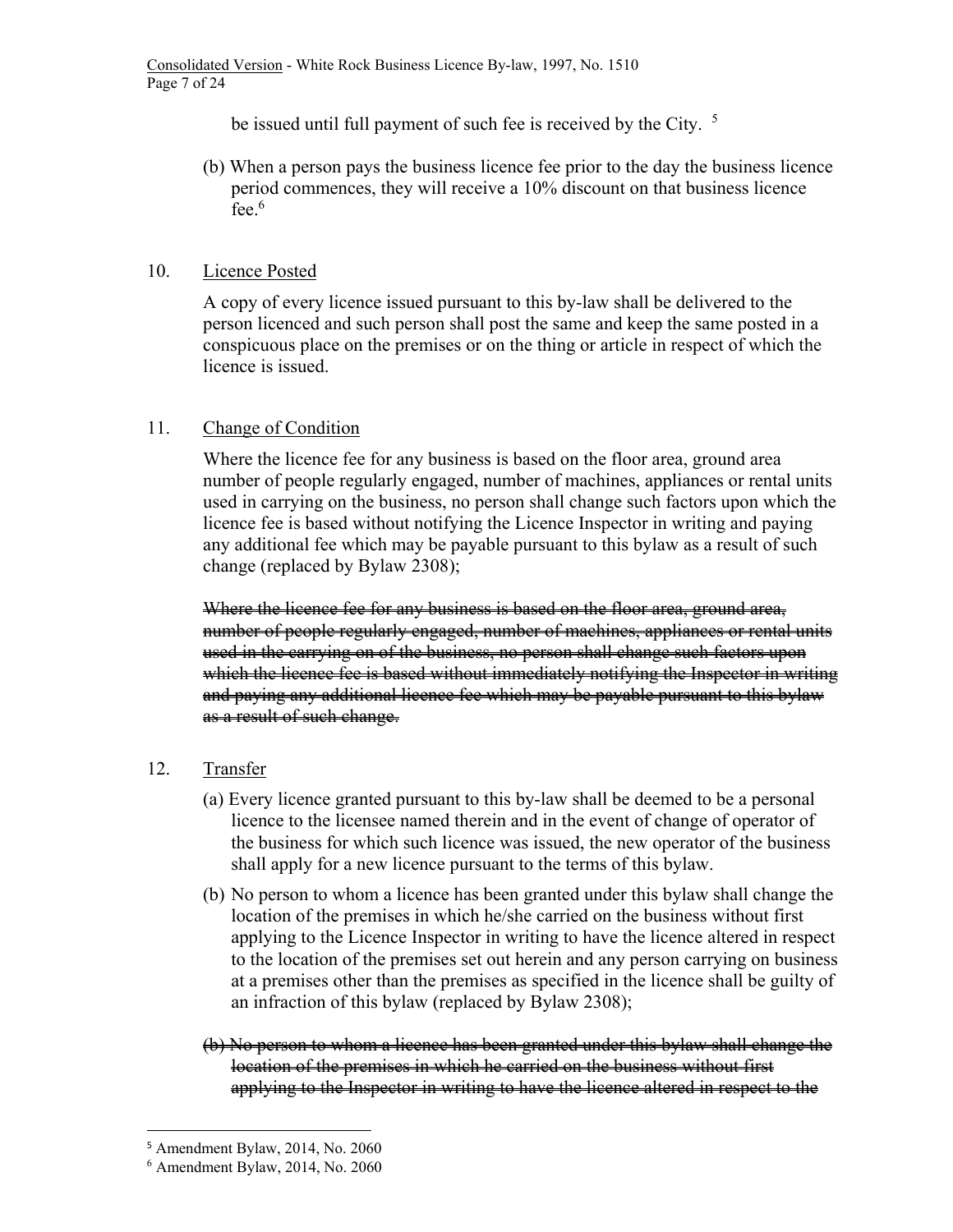### location of the premises set out herein and any person carrying on business at a premises other than the premises as specified in the licence shall be guilty of an infraction of this by-law.

#### 13. Inspections

The Licence Inspector or any Peace Officer is hereby authorized to enter at all reasonable times, any house, place, premises, vehicle or other place in respect of which a licence has been granted pursuant to the Bylaw, to ascertain whether the regulations and provisions of the Bylaw are being obeyed (replaced by Bylaw 2308);

The Inspector or any Peace Officer or the Medical Health Officer is hereby authorized to enter at all reasonable times, any house, place, premises, vehicle or other place in respect of which a licence has been granted pursuant to this by-law, to ascertain whether the regulations and provisions of this by-law are being obeyed.

#### 14. Partnerships

Unless otherwise specified in this by-law where a business is carried on as a partnership it shall be deemed a sufficient compliance with this by-law if one licence is taken out in the name of the partnership or firm and the licence fee is paid therefor.

#### 15. Refusal of Licence

The Council may by a unanimous vote of all the members' present refuse in any particular case to grant an application for a licence but the granting or renewal of such licence shall not be unreasonably refused.

#### 16. Power of Licence Inspector

- (a) Where the Licence Inspector is satisfied that the applicant therefor has complied with the requirements of the relevant City by-laws, he may grant a licence pursuant to this by-law.
- (b) The Licence Inspector may suspend, for such period as he may determine, any licence the holder of which:
	- (i) is convicted of an indictable offence;
	- (ii) is convicted of any offence under any City by-law or statute of the Province in respect of the business for which he is licenced or with respect to the premises named in his licence;
	- (iii) has in the opinion of the Licence Inspector been guilty of such gross misconduct in respect of the business or in respect to the premises named in his licence as to warrant suspension of his licence;
	- (iv) has ceased to meet the lawful requirements to carry on the business for which he is licensed or with respect to the premises named in his licence.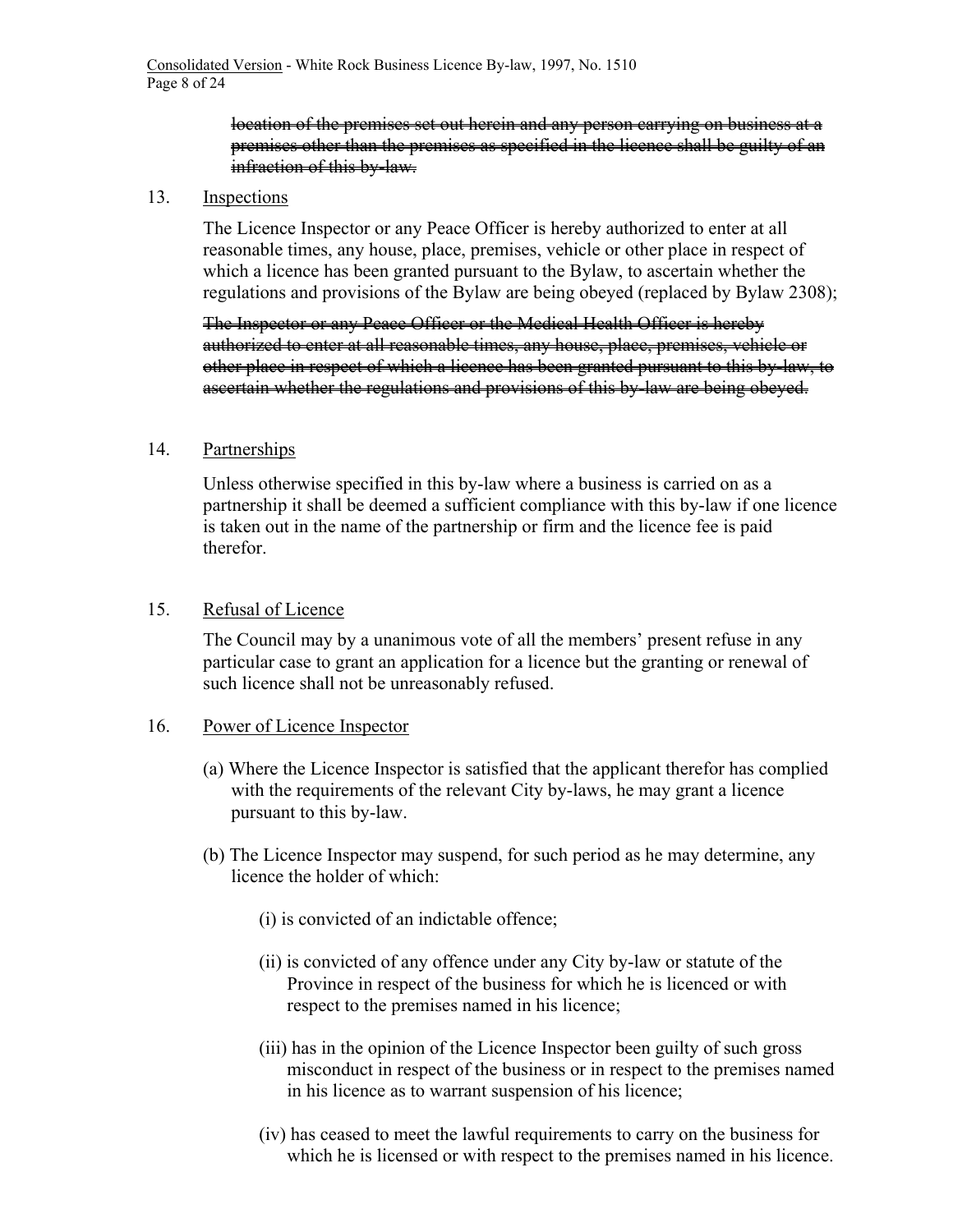- (c) Any person whose licence has been suspended pursuant to this section may appeal to the Council and upon such appeal the Council may confirm or set aside such suspension on such terms as Council may think fit.
- (d) The Council may revoke a licence for reasonable cause after giving notice to the licensee and after giving the licensee an opportunity to be heard, but such notice and opportunity to be heard is not required in respect of the licensee who, by reasonable efforts, cannot be found.

### 17. Approval of Premises

All premises, in or upon which an applicant for a licence proposes to carry on or conduct any business, shall, before any such licence is granted, comply in all respects with the requirements of the by-laws and regulations of the City dealing with zoning, health, sanitation, business and building; and shall also comply with the Provincial Building Code and all other applicable Provincial regulations and requirements.

# 18. Zoning

Before any licence is granted in respect of any premises, the Licence Inspector shall be satisfied that the use for which the licence is sought shall not be in violation of the Zoning bylaw or any of the bylaws then in force with the City, and no licence shall be issued if the carrying out of that business in the premises applied for would be contrary to any City bylaws, applicable laws, rules, codes, regulations and orders of all Provincial and Federal authorities having jurisdiction over such business (added by Bylaw 2308);

Before any licence is granted in respect of any premises, the Inspector shall be satisfied that the use for which the licence is sought shall not be in violation of the Zoning bylaw or of any bylaws then in force with the City, and no licence shall be issued if the carrying out of that business in the premises applied for would be contrary to any City bylaws, applicable laws, rules, codes, regulations and orders of all Provincial and Federal authorities having jurisdiction over such business. (Deleted by Bylaw 2308)

Before any licence is granted in respect of any premises, the Inspector shall satisfy himself that the use for which the licence is sought shall not be in violation of the Zoning by-law or of any by-laws then in force in the City, and no licence shall be issued if the carrying out of that business in the premises applied for would be contrary to any City by-law, the Provincial Building Code or any other applicable Provincial regulations and requirements. (Replaced by Bylaw 2149).

### 19. Regulations

(a) All operators of premises in which rooms or suites are let for lodging or living purposes shall maintain a register of persons dwelling therein and such register shall include the name and occupation of such person, and shall be produced at the request of any Licence Inspector or Peace Officer, but this clause shall not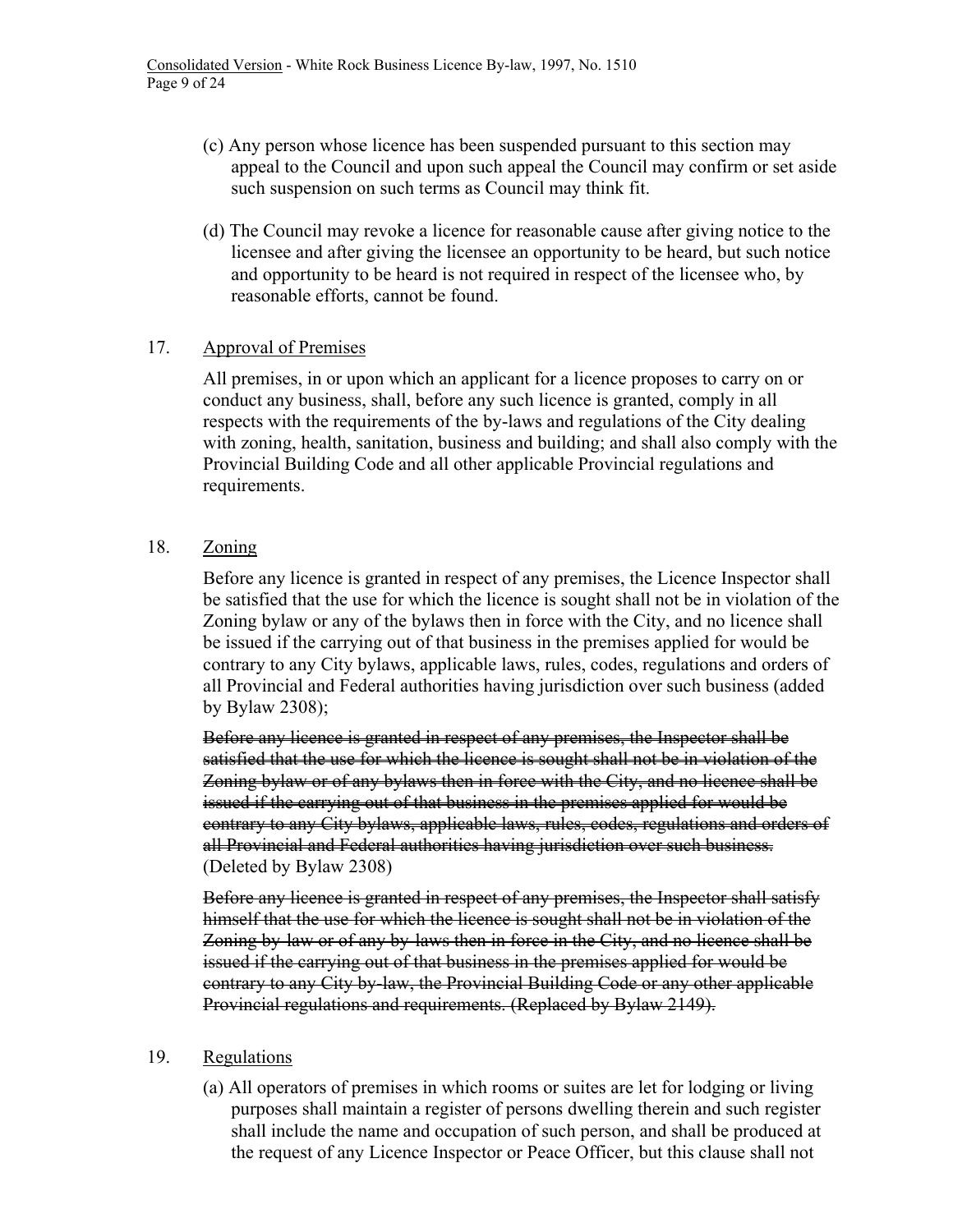apply to the operator of premises having not more than two rooms available for letting.

All operators of premises in which rooms or suites are let for lodging or living purposes shall maintain a register of persons dwelling therein and such register shall include the name and occupation of such person, and shall be produced at the request of any Inspector or Peace Officer, but this clause shall not apply to the operator of premises having not more than two rooms available for letting.

(b) Every person carrying on the business of or operating a private patrol agency shall supply the Officer in Charge of the White Rock Detachment of the Royal Canadian Mounted Police with the name, age, address and description of all persons employed. No person carrying on the business of a private patrol agency shall adopt as an official uniform any form of suit, coat, uniform or other mode of dress similar to or being capable of being mistaken for the uniform of a police officer.

The operator of and every person employed by a private patrol agency shall secure at his own expense a civil identification card issued by the Officer in Charge of the White Rock Detachment of the Royal Canadian Mounted Police. Such card shall be carried by such operator and employee at all times while performing any duties on behalf of any private patrol agency and shall be produced for inspection upon the demand of any police officer.

All person carrying on the business of or operating a private patrol agency shall file with the Officer in Charge of the White Rock Detachment of the Royal Canadian Mounted Police a list of all premises that they have agreed to guard or patrol and shall furnish a supplementary report each month of any additions or deletions from such list.

- (c) All persons purchasing, taking in barter, or receiving used or second-hand goods shall notify the Officer in Charge of the White Rock Detachment of the Royal Canadian Mounted Police within 24 hours after receiving such goods by delivering to him a list of the articles, together with the name and address of the person from whom they were obtained and no person shall alter the form of sale or otherwise dispose of such goods within 72 hours of receiving the same.
- (d) No person shall sell, or offer to sell or display for sale, turtle or viable turtle eggs, except that this prohibition shall not apply to an educational, scientific or medical institution.
- (e) All adult entertainment uses shall abide by the following:
	- (i) Any establishment, or part thereof that provides adult entertainment must meet the following provisions:
		- (1) the performance area and/or interior is not visible from the abutting parking lot(s), sidewalk(s), streets(s), roadway(s), highway(s), pedestrian pathway(s), or other building(s); and

Added by Bylaw 2238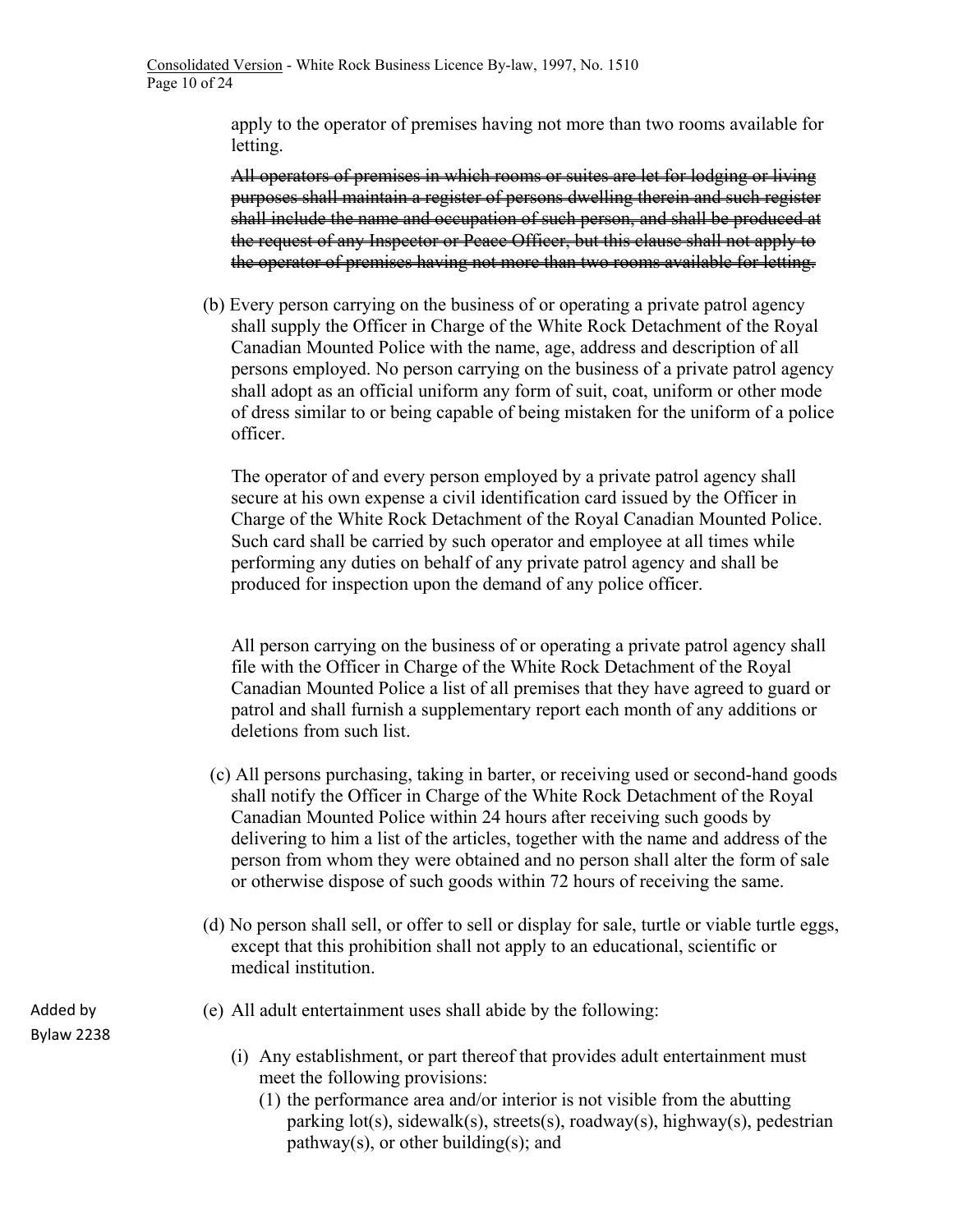- (2) all performances shall be restricted to the stage or other approved performance areas as noted on a City approved floor plan.
- (ii) A licence to provide an adult entertainment use shall only be granted subject to the following terms and conditions:
	- (1) minors (under the age of 19) shall not be permitted in the establishment;
	- (2) the hours of operation shall be between 11 AM and 11 PM; and
	- (3) entertainers providing adult entertainment, including but not limited to exotic dancers, cannot engage in physical contact with any other person in any manner whatsoever, cannot engage in real or simulated sex acts, cannot share or serve food or beverages, or pass objects to members of the audience, and cannot deliberately engage a patron in an adult-oriented performance.
- (iii) Every owner of an establishment where an adult entertainment use is carried out, or every operator of an adult entertainment use, shall ensure that any and all terms and conditions attached to the licence to operate are strictly adhered to and abided by. Without limiting section 16 of this *Business License Bylaw*, failure to abide by any terms or conditions constitutes: (1) an offence; and
	- (2) grounds for suspension or cancellation of a business licence that permits an adult entertainment use.
- (f) Body Works Studios (added by Bylaw 2308)
	- (i) Every person conducting business as a *Body Work Studio* shall upon request:
		- 1) provide the Director with a list containing the name, address, telephone number, date of birth, gender, and a copy of valid photographic identification of every person proposed to be employed or engaged in the business, together with any additional information as may be required;
		- 2) notify the Director within twenty four (24) hours and in writing of any change in the personnel employed or engaged in the business;
		- 3) not employ or engage any person in the business without them first receiving an approved business licence;
		- 4) permit the Director or his/her designates to enter at any time any premise where *Body Work* services are provided or offered to ascertain whether the provisions of this Bylaw are being complied with;
		- 5) display in a prominent location within any premises where *Body Work* services are provided, a list of rates and prices payable by the public for such services;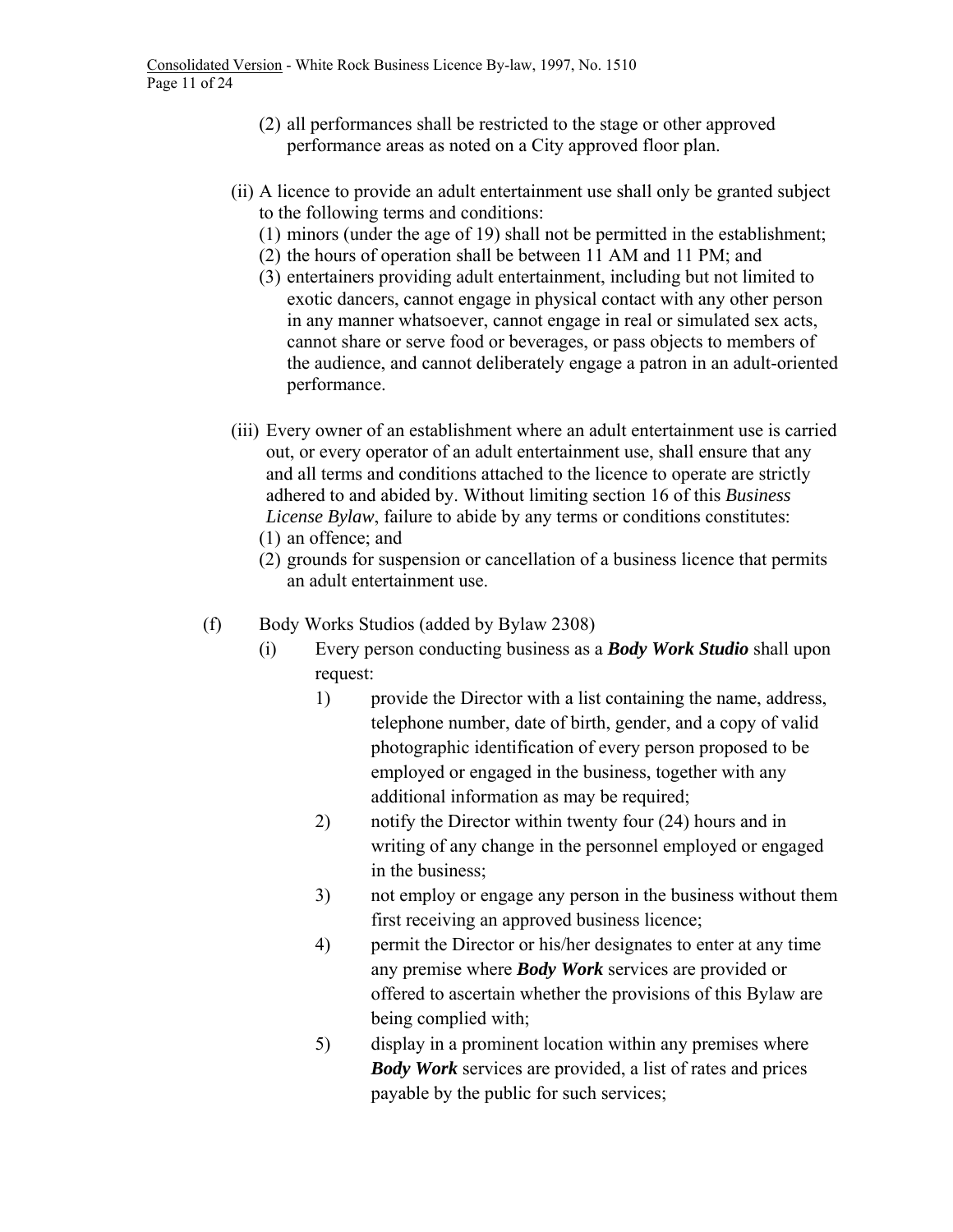Consolidated Version - White Rock Business Licence By-law, 1997, No. 1510 Page 12 of 24

- 6) establish and maintain a client registry of names, telephone numbers and addresses, with proof if identity to be established by the production of picture identification; and
- 7) upon request, supply a copy of the client registry to the Director, his/her designates or the RCMP.
- (ii) No person carrying on the business of a *Body Work Studio* shall:
	- 1) employ any person on the licensed premises unless such person is nineteen (19) years of age or older;
	- 2) permit any person to be on the licensed premises at any time unless such person is nineteen (19) years of age or older;
	- 3) permit any person engaged in providing *Body Work* in the licensed premises to perform *Body Work* services unless such person is wearing clean, washable, non-transparent outer garments covering his/her body between the neck and the top of the knee, the sleeves of which do not reach below the elbows;
	- 4) have been, or employ any persons who have been, convicted of an offence under any of Section 210, 211, 212, or 213 of the Criminal Code of Canada, any offence related to the sex trade evidenced by a criminal records check, or is not legally entitled to be employed in Canada, or;
	- 5) permit any person engaged in providing *Body Work* to manipulate, touch, or massage the male or female genitalia or female breast of any client.
- (iii) No person carrying on the business of a *Body Work Studio* shall exhibit himself or herself, nor permit other persons to exhibit themselves, in any window on or about the licensed premises, or exhibit, or permit to be exhibited, any sign visible from outside of the premises showing any nude male or female bodies, or any part thereof, nor any printed words that might indicate that the licensed premises is a place that offers a form of sexual or nude entertainment.
- (iv) Every application for a licence for a *Body Work Studio* shall be accompanied by a floor plan of the entire premises in a scale and with detail acceptable to the Director, and when any alterations are made to the licensed premises, a revised floor plan thereof shall be filed with the Director forthwith.
- (v) Every room used for *Body Work* must:
	- 1) be free of any locking device;
	- 2) not be less than 5.5 square meters;
	- 3) be equipped with lighting of at least 550 lux, which must remain illuminated when either the door to the room is closed or the room is occupied; and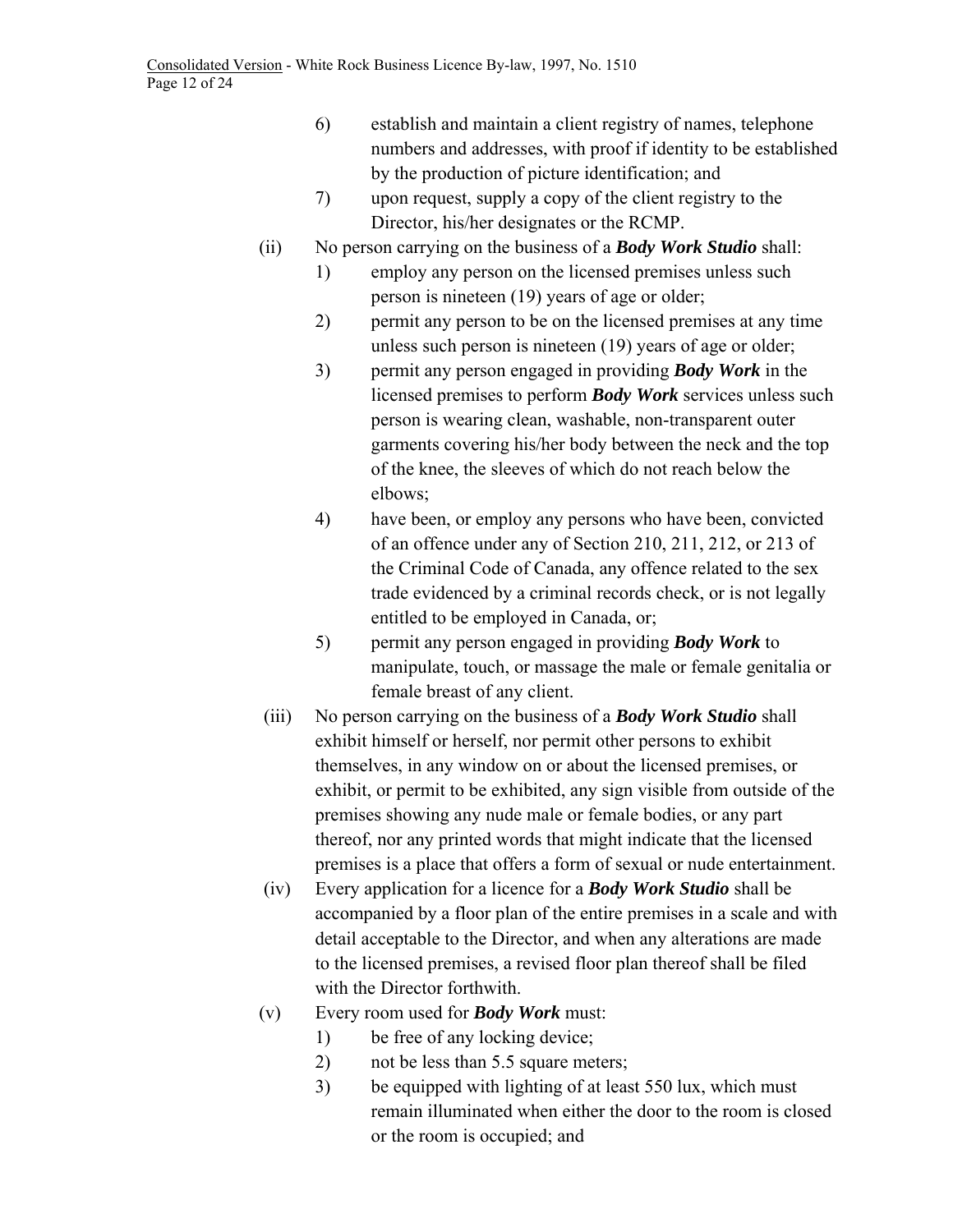- 4) be equipped with a window which may be translucent, must not be obstructed at any time, has a minimum area of 1 square meter with no side having a dimension less than 25 cm, and must be visible from the reception area
- (vi) No person carrying on the business of a *Body Work Studio* may permit any client to enter or remain on the premises between 7:00 PM and 9:00 AM.
- (vii) Every person carrying on the business of a *Body Work Studio* must maintain the premises where *Body Work* is provided to the public in a clean and sanitary condition, to the standards prescribed by the Health Authority, the City, or other lawful authority.
- (viii) Every applicant for a licence to carry on the business of, or operate, a *Body Work Studio* must, where required by the Director as a condition of such licence, either;
	- 1) deposit with the City a security in the form of an indemnity bond acceptable to the Director in the amount of not less than two million dollars (\$2,000,000.00), or
	- 2) provide evidence satisfactory to the Director that the applicant has obtained a comprehensive liability insurance policy in respect of such business operations in the amount of not less than two million dollars (\$2,000,000.00), per occurrence, from an insurance company licensed in the province of British Columbia, naming the City as an additional insured, and stating that the policy applies to each insured as if a separate policy has been issued to each.
- (ix) The Director may require as a condition of granting a licence to carry on the business of, or operate, a *Body Work Studio* that every employee be bonded;
- (g) Passenger Directed Vehicle Service (added by 2334) Every person carrying on the business of providing a Passenger Directed Vehicle Service must ensure that they comply with all other City bylaws in addition to any orders or regulations under any other provincial or federal laws that may apply to the delivery of the Service.
- 20. Penalty
	- (a) Every person who violates any of the provisions of this by-law or who suffers or permits any act or thing to be done in contravention or in violation of any of the provisions of this By-law, or who neglects to do or refrains from doing anything required to be done by any of the provisions of this By-law, who does any act which violates any of the provisions of this By-law, shall be guilty of an offence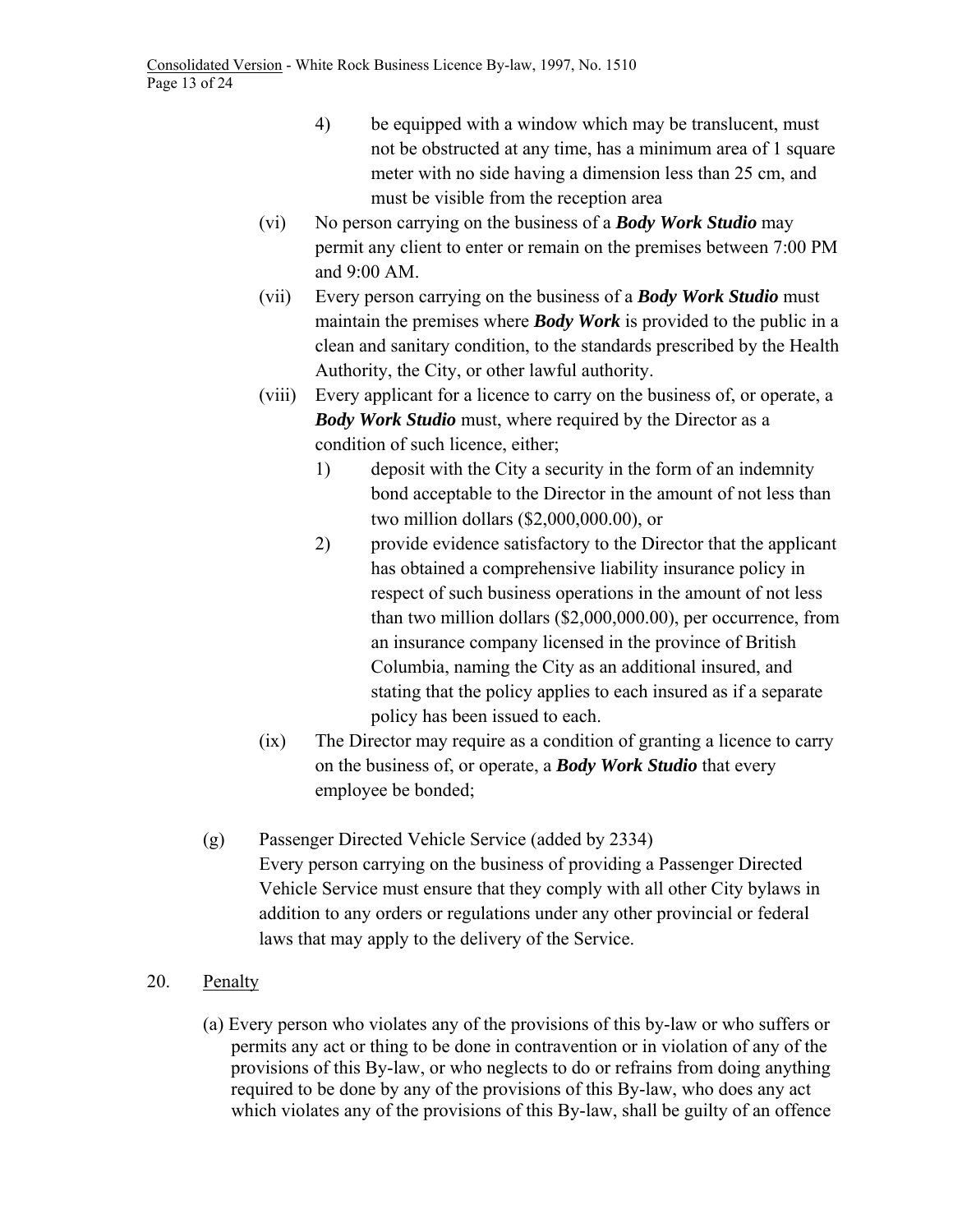and upon conviction therefore shall be liable to a fine and penalty not exceeding Two Thousand Dollars (\$2,000.00), or in the alternative to imprisonment for any period of time not exceeding six (6) months.

- (b) Where a person is in violation of any provision of this By-law, the Director of Permits and Licences and his Assistants, Building and Licence Inspector or Bylaw Enforcement Officer, may issue a violation notice to be served personally or by registered mail upon the person in violation; and such person shall be liable to pay the City of White Rock the respective sum or sums, indicated in the violation notice set out as follows:
	- \$75.00 for each violation of the By-law.
	- \$50.00 for each violation if paid within 48 hours of the issuance of the violation notice.

If the penalty indicated on the Violation Notice is not paid within seven (7) days of the issuance, a Summons may be issued in respect of the violation.

- 21. "White Rock Business Licence By-law, 1989, No. 1172" and all amendments thereto are hereby repealed.
- 22. This by-law may be cited for all purposes as "White Rock Business Licence By-law, 1997, No. 1510".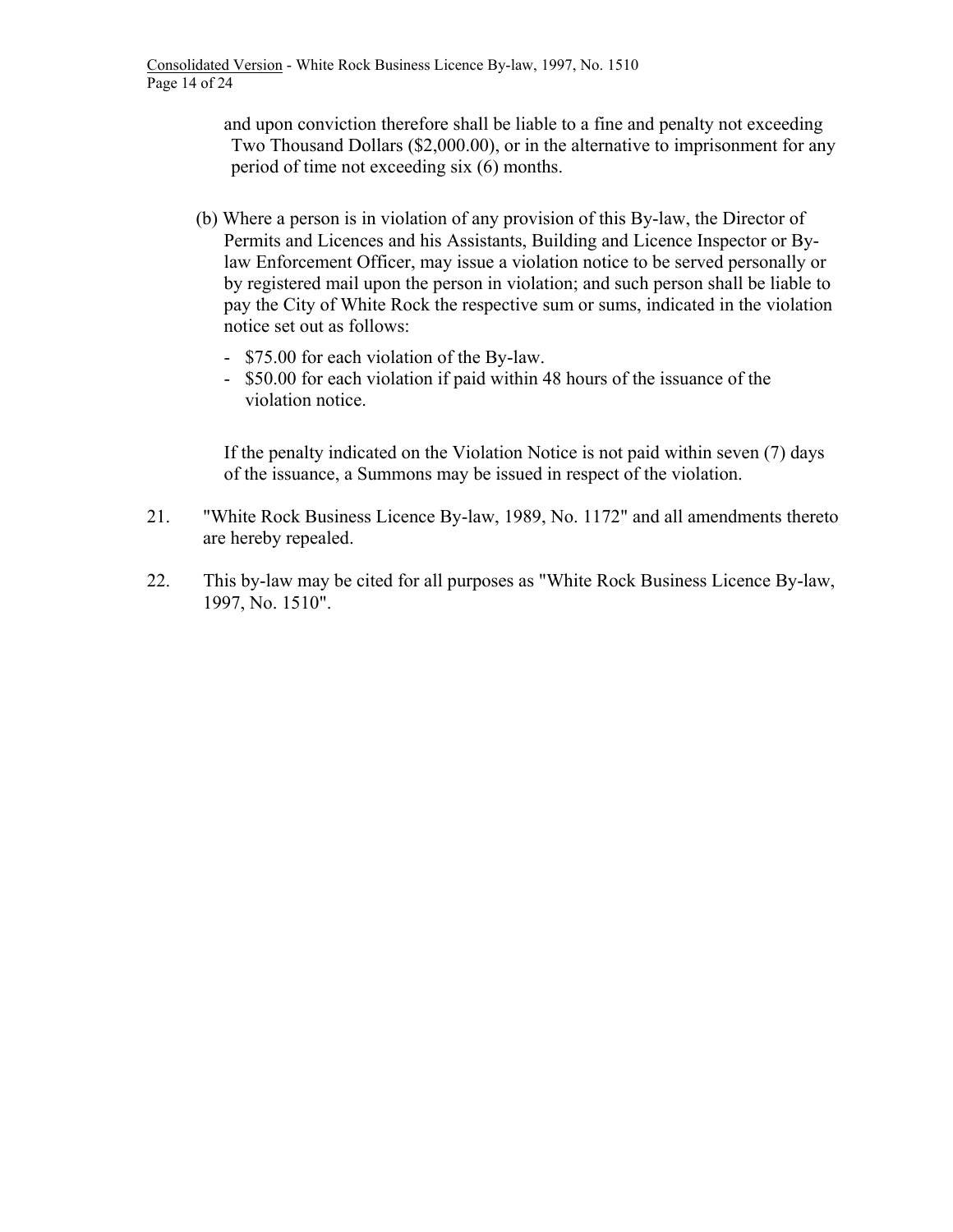Consolidated Version - White Rock Business Licence By-law, 1997, No. 1510 Page 15 of 24

23. Severability (added by Bylaw 2238)

Every provision of this Bylaw is independent of all other provisions and if any provision of this Bylaw is declared invalid for any reason by a Court of competent jurisdiction, all other provisions of this Bylaw shall remain valid and enforceable.

RECEIVED FIRST READING on the 24<sup>th</sup> day of March, 1997

RECEIVED SECOND READING on the 24<sup>th</sup> day of March, 1997

RECEIVED THIRD READING on the 24<sup>th</sup> day of March, 1997

RECONSIDERED AND FINALLY ADOPTED on the 14<sup>th</sup> day of April, 1997

MAYOR

 $\overline{\phantom{a}}$  ,  $\overline{\phantom{a}}$  ,  $\overline{\phantom{a}}$  ,  $\overline{\phantom{a}}$  ,  $\overline{\phantom{a}}$  ,  $\overline{\phantom{a}}$  ,  $\overline{\phantom{a}}$  ,  $\overline{\phantom{a}}$  ,  $\overline{\phantom{a}}$  ,  $\overline{\phantom{a}}$  ,  $\overline{\phantom{a}}$  ,  $\overline{\phantom{a}}$  ,  $\overline{\phantom{a}}$  ,  $\overline{\phantom{a}}$  ,  $\overline{\phantom{a}}$  ,  $\overline{\phantom{a}}$ 

 $\overline{\phantom{a}}$  ,  $\overline{\phantom{a}}$  ,  $\overline{\phantom{a}}$  ,  $\overline{\phantom{a}}$  ,  $\overline{\phantom{a}}$  ,  $\overline{\phantom{a}}$  ,  $\overline{\phantom{a}}$  ,  $\overline{\phantom{a}}$  ,  $\overline{\phantom{a}}$  ,  $\overline{\phantom{a}}$  ,  $\overline{\phantom{a}}$  ,  $\overline{\phantom{a}}$  ,  $\overline{\phantom{a}}$  ,  $\overline{\phantom{a}}$  ,  $\overline{\phantom{a}}$  ,  $\overline{\phantom{a}}$ 

DIRECTOR OF CORPORATE ADMINISTRATION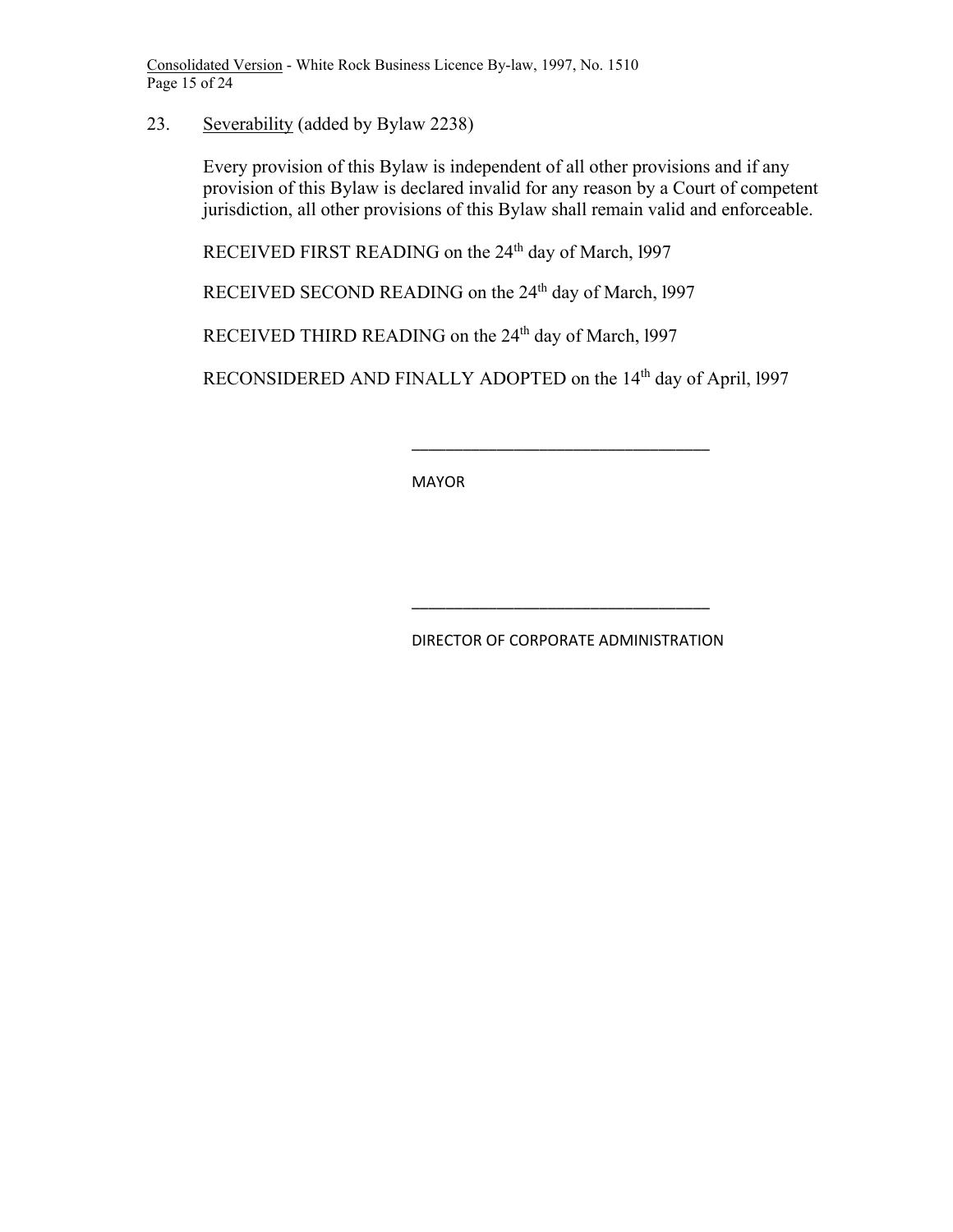Consolidated Version - White Rock Business Licence By-law, 1997, No. 1510 Page 16 of 24

# "SCHEDULE "A" **GROUP 1**

For the following, the fee for each licence period shall be \$320.00 plus \$25.00 for each employee.

| Accountant                            | Real Estate Appraiser           |
|---------------------------------------|---------------------------------|
| <b>Night Security Patrol</b>          | Homeopath                       |
| Agent                                 | Refractionist                   |
| Ophthalmologist                       | <b>Insurance Agent</b>          |
| Architect                             | Stockbroker                     |
| Optometrist                           | Insurance Adjuster              |
| Auctioneer                            | Surgeon                         |
| Optician                              | <b>Investment Company</b>       |
| Barrister & Solicitor                 | Tax Preparation                 |
| Osteopath                             | <b>Investment Dealer</b>        |
| Chiropractor                          | $\frac{1}{4}$ (deleted by 2334) |
| <b>Personnel Service</b>              | Land Surveyor                   |
| Dental Laboratory                     | Therapist                       |
| Physician                             | Legal Services                  |
| Dentist or Dental Surgeon             | <b>Trust Company</b>            |
| Physiotherapy Clinic                  | Loan Company                    |
| Drafting                              | <b>U-Drive Operator</b>         |
| <b>Property Management Consultant</b> | Management Consultant           |
| <b>Economic Consultant</b>            | Veterinarian                    |
| Psychiatrist                          | Manufacturer                    |
| Engineer                              | <b>Medical Laboratory</b>       |
| Real Estate Agent                     | Mortgage Company                |
| <b>Funeral Home</b>                   |                                 |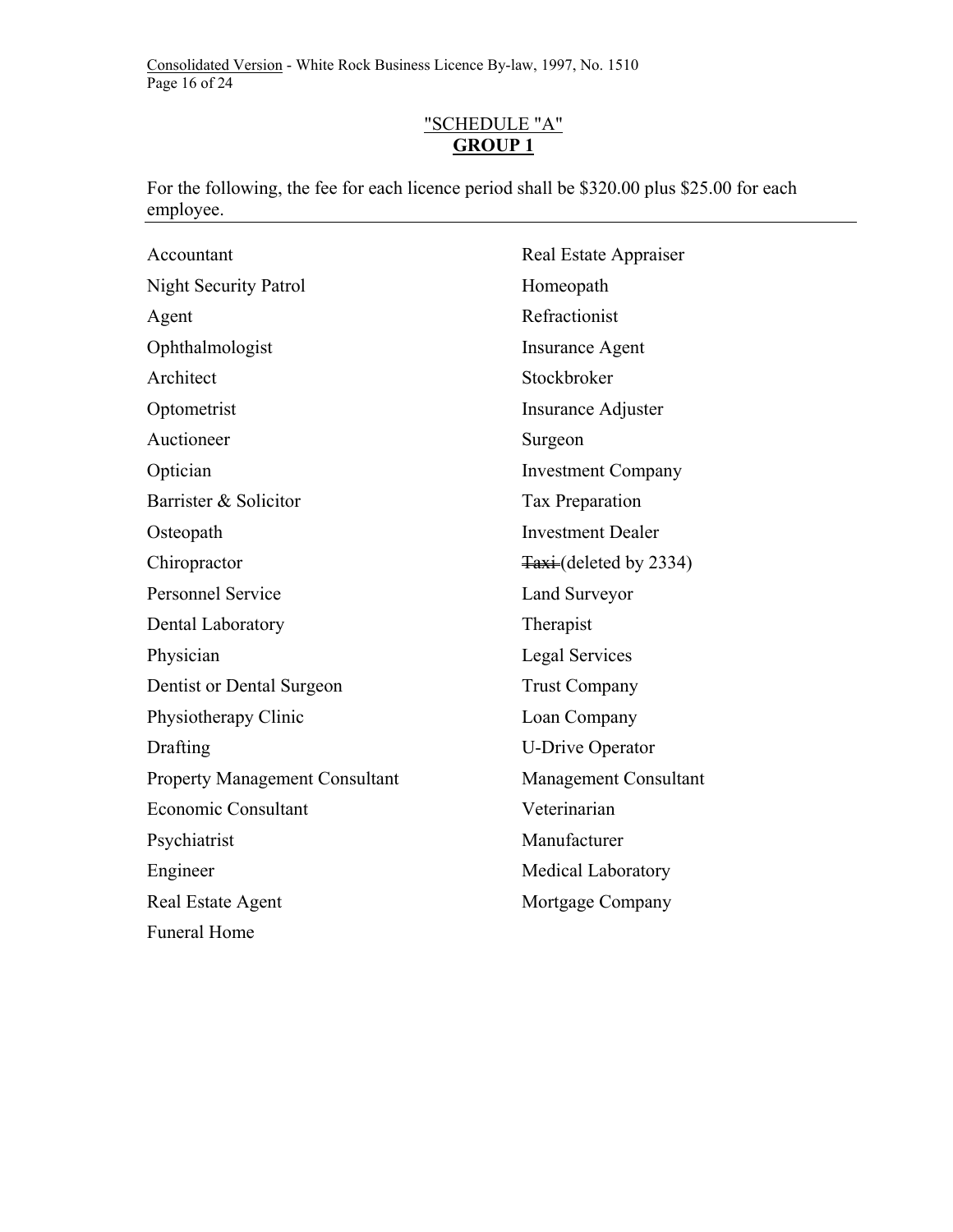Consolidated Version - White Rock Business Licence By-law, 1997, No. 1510 Page 17 of 24

# SCHEDULE "A" - **GROUP 2**

# For the following, the fee for each licence period shall be \$150.00 plus \$25.00 for each employee.

| Auto Towing                           | Arboricultural Services (added by 2308) |
|---------------------------------------|-----------------------------------------|
| <b>Interior Decorating Consultant</b> | Clock Repair                            |
| Auto Wrecker                          | Repair Services                         |
| <b>Janitor Service</b>                | Contractor                              |
| <b>Automotive Repairs or Dealer</b>   | <b>Rest Home</b>                        |
| Jeweler                               | <b>Courier Service</b>                  |
| <b>Background Music Supply</b>        | Restaurant                              |
| Junk Dealer                           | Dental Mechanic                         |
| Bakery                                | <b>Retail Store</b>                     |
| Landscaping                           | Dental Technician                       |
| Barber                                | <b>Secondhand Dealer</b>                |
| Laundry                               | Designer                                |
| <b>Barter Exchange</b>                | Shipbuilder                             |
| Milk Delivery                         | Dog Grooming                            |
| <b>Beach Recreation Service</b>       | Stenographic Services                   |
| Milliner                              | Dressmaker Tailor                       |
| <b>Beauty Parlour</b>                 | Driving School                          |
| Mobile Services                       | <b>Telephone Answering Service</b>      |
| <b>Boat Charter</b>                   | Electrologist                           |
| <b>Movers</b>                         | <b>Television Technician</b>            |
| Boat Rental and/or Mooring            | <b>Express Company</b>                  |
| Nursery                               | <b>Tool Rental</b>                      |
| <b>Bus Operator</b>                   | Fuel Vendor or Merchant                 |
| Pawnbroker                            | <b>Travel Service</b>                   |
| <b>Business Services</b>              | Garage or Service Station               |
| Photographer                          | Free Topping Service (deleted by 2308)  |
| Carwash                               | Garbage Collection                      |
| Printer and/or Publisher              | Upholsterer                             |
| <b>Caterer Recreation</b>             | Hair Dresser                            |
| Accommodation                         | <b>Wholesale Merchant</b>               |
| Cleaner and Dyer                      | <b>Holding Company</b>                  |
| <b>Rental Supplies</b>                | House Cleaning Service                  |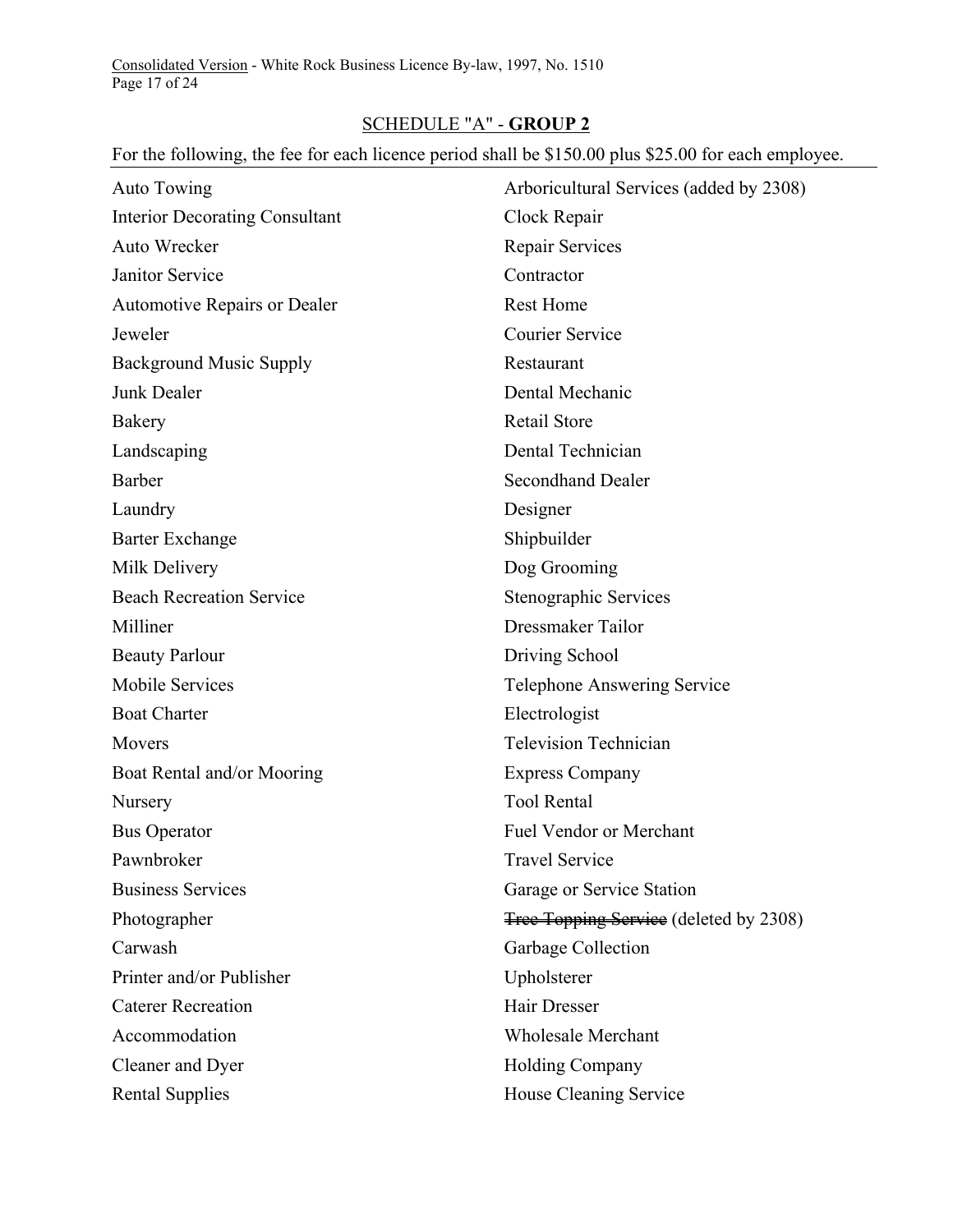Consolidated Version - White Rock Business Licence By-law, 1997, No. 1510 Page 18 of 24

# "SCHEDULE "A" **GROUP 3**

### For the following, the fee for each licence shall be \$105.00 plus \$25.00 for each employee.

Chimney Sweep Chiropractor (Contract) (added by Bylaw 2308) Dancing Academy Daycare Centre Dramatic Art Studios (Art, Drama, Vocal, Music) Equipment Hire Hair Stylist/Barber (Contract) (added by Bylaw 2308) Kindergarten and/or Nursery School Locksmith Physiotherapist (Contract) (added by Bylaw 2308) Piano Tuner Registered Massage Therapist (Contract) (added by Bylaw 2308) Shoe Repair Tool Sharpener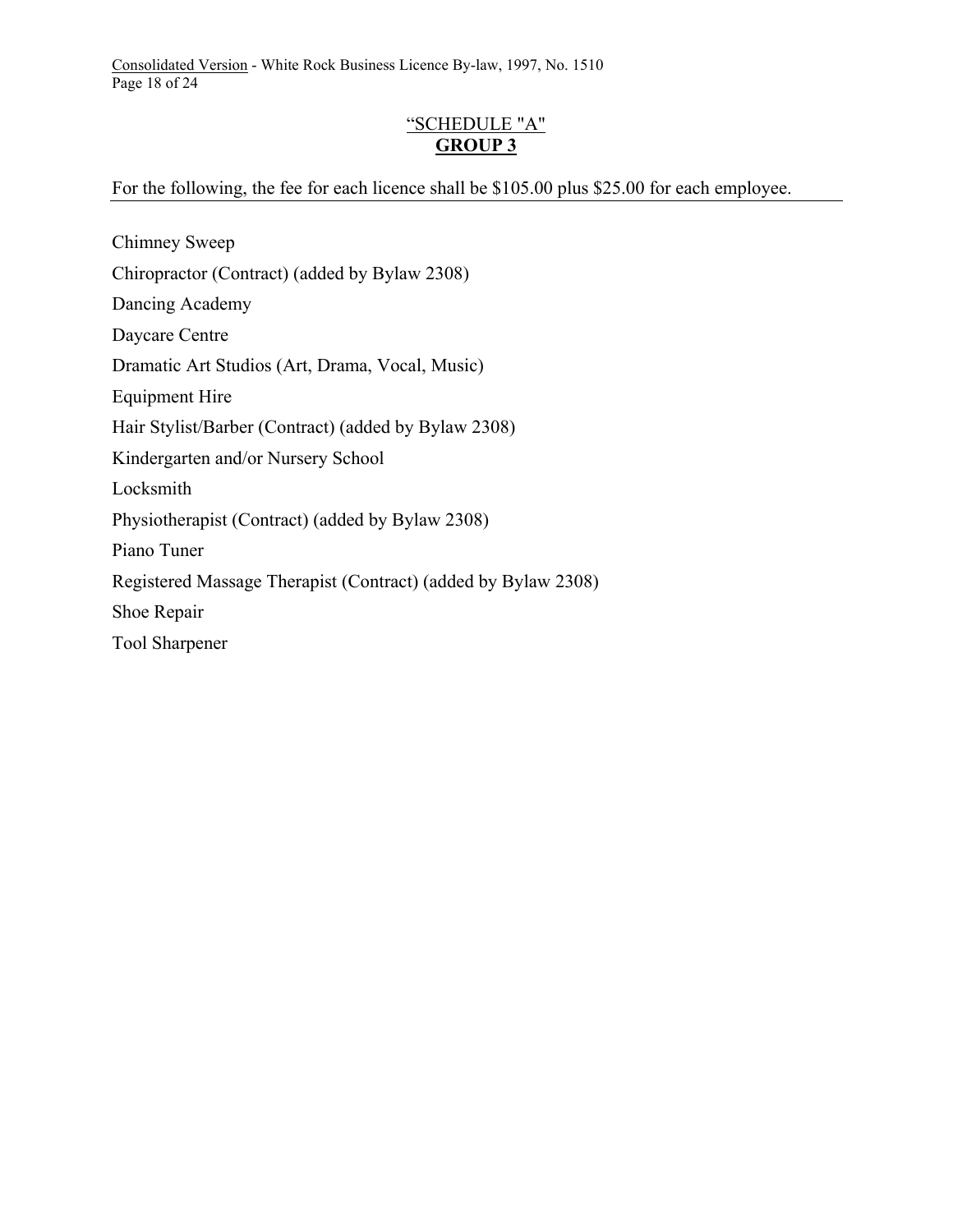# "SCHEDULE "A" **GROUP 4**

| Business Fee for each licence unless otherwise stated                                                   |                                                        |                        |
|---------------------------------------------------------------------------------------------------------|--------------------------------------------------------|------------------------|
| All establishments, excluding restaurants, where liquor is<br>sold for consumption within the premises. |                                                        | \$2,000.00             |
| Accessory Vacation Rental (added by 2308)                                                               |                                                        | \$150.00               |
| Accessory Registered Secondary Suite (added by 2308)                                                    |                                                        | \$40.00                |
| Accessory Boarding Room (each room) (added by 2308)                                                     |                                                        | \$25.00                |
| <b>Apartment Units, Rental</b>                                                                          | Per apartment unit                                     | \$40.00                |
| <b>Automated Banking Machines</b>                                                                       | (Remote Locations)                                     | \$100.00               |
| <b>Automatic Laundry</b>                                                                                | For the first five machines<br>For each additional m/c | \$155.00<br>\$8.00     |
| <b>Banks</b>                                                                                            |                                                        | \$2000.00              |
| <sup>7</sup> Bed and Breakfast                                                                          | <b>Basic</b><br>Per Unit                               | \$150.00<br>\$25.00    |
| Body Works Studio (added by Bylaw 2308)<br>Body Works Studio Employee                                   |                                                        | \$2,000.00<br>\$500.00 |
| Bowling Alley for first four alleys or runway                                                           | For each additional alley or runway                    | \$105.00<br>\$25.00    |
| Cannabis Store (added by Bylaw 2281)                                                                    |                                                        | \$500.00               |
| Carnival                                                                                                | Per Day                                                | \$210.00               |
| <b>Christmas Tree Sales</b>                                                                             |                                                        | \$85.00                |
| Circus, Menagerie, Hippodrome,<br>or Horse, Dog or Pony Show                                            | Per Day                                                | \$210.00               |
| Exhibition (other than in Theatre)                                                                      | Per Day                                                | \$400.00               |

 <sup>7</sup> Bylaw Amendment, 2008, 1847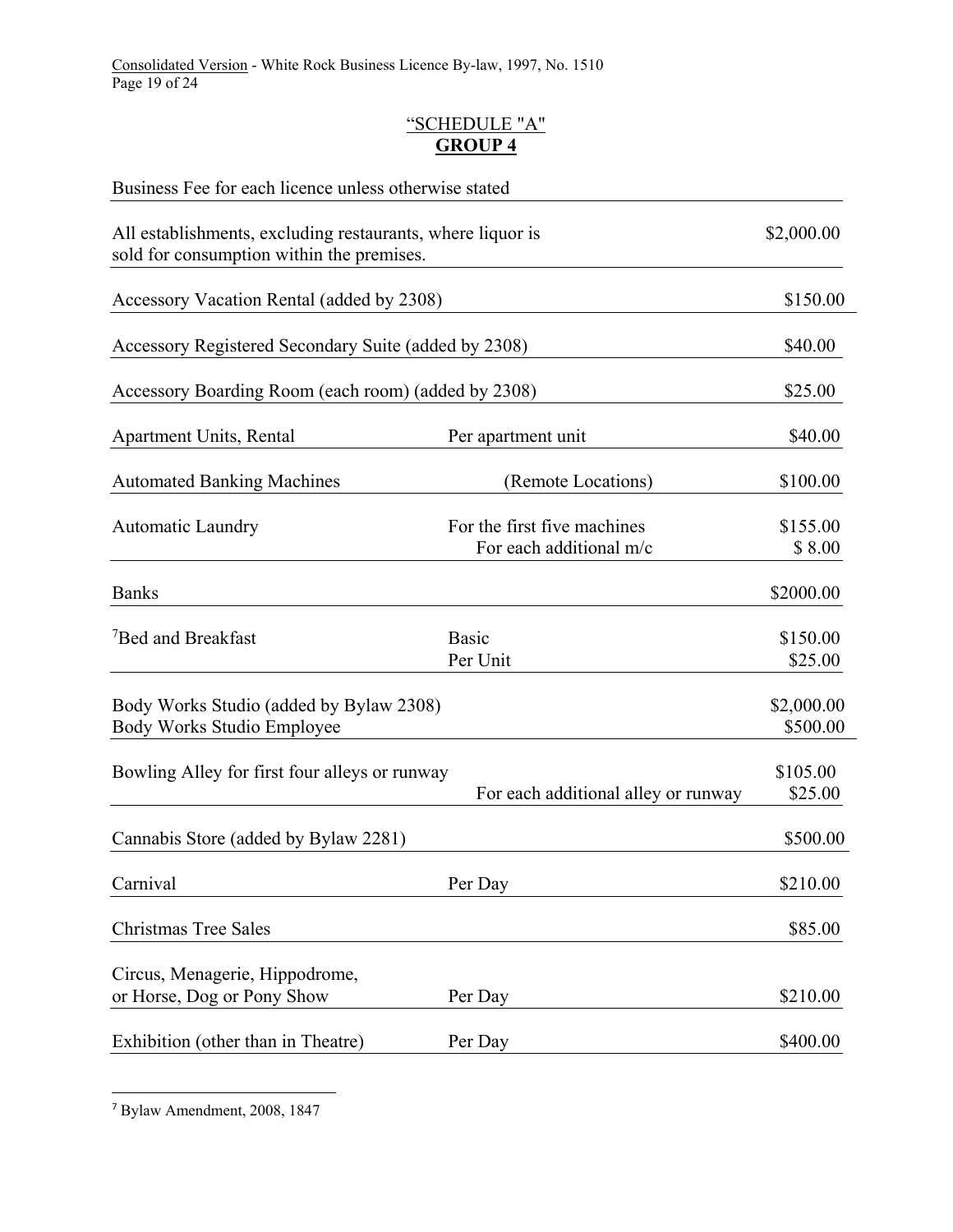Consolidated Version - White Rock Business Licence By-law, 1997, No. 1510 Page 20 of 24

| General Contractor (person carrying                |                                   |            |
|----------------------------------------------------|-----------------------------------|------------|
| on business providing more than one                | <b>Basic</b>                      | \$150.00   |
| of the following trades - Building,                | Each additional                   | \$60.00    |
| Electrical, Plumbing, Heating, Painting,           |                                   |            |
| Excavating, Masonry                                | Per employee                      | \$25.00    |
| Go-Karting Concession                              |                                   | \$105.00   |
| Hotel                                              |                                   | \$2,000.00 |
| <b>Mail Order Business</b>                         |                                   | \$520.00   |
| For each employee                                  |                                   | \$25.00    |
| Mechanical Rides, Ferris Wheel, etc.               | For each ride                     | \$105.00   |
| Motel, Motor Hotel                                 | Per unit                          | \$16.00    |
| Added by 2334:                                     |                                   |            |
| Passenger Directed Vehicle Service (Taxi)          |                                   |            |
| Per licence period: \$155 (per business) plus:     |                                   |            |
| \$50 per standard vehicle (to a maximum of \$250); |                                   |            |
| \$0 per Zero-Emission Vehicle; and                 |                                   |            |
| \$0 per Accessible Passenger Directed Vehicle      |                                   |            |
| Pool Room                                          | For first Billiard or Pool Table  | \$80.00    |
|                                                    | For each additional Table         | \$25.00    |
| Public Market                                      |                                   | \$410.00   |
| Theatre, Amusement Hall, Concert                   | Seating capacity up to 250        | \$160.00   |
| Hall, Music Hall, Opera House                      | Seating capacity more than 250,   |            |
|                                                    | but not more than 500             | \$300.00   |
|                                                    | Seating capacity in excess of 500 | \$480.00   |
| A performance, concert, exhibition,                |                                   |            |
| or entertainment, the entire proceeds              |                                   |            |
| of which above actual Bona Fide expenses,          |                                   |            |
| are devoted to any charitable purposes.            |                                   | NO CHARGE  |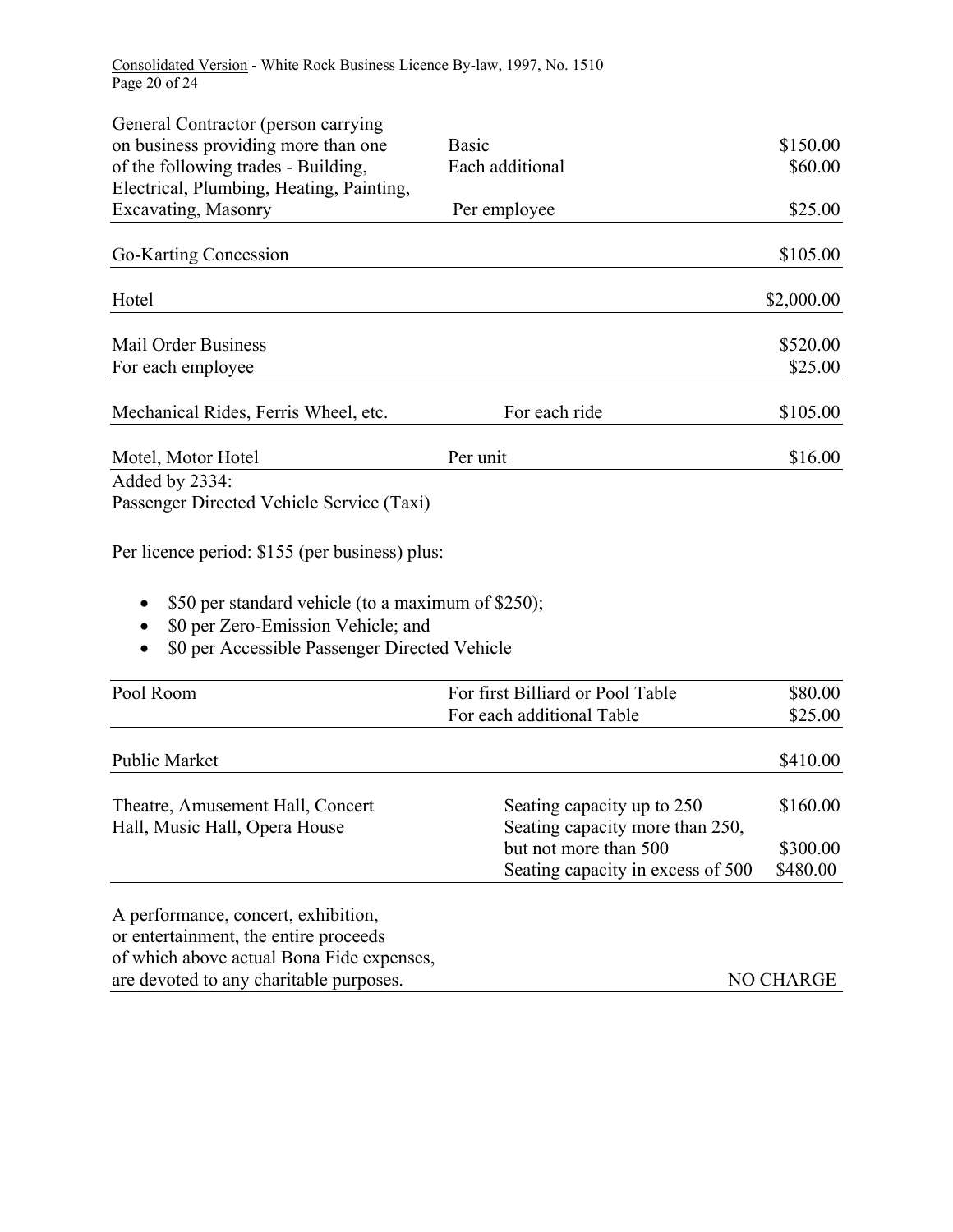Consolidated Version - White Rock Business Licence By-law, 1997, No. 1510 Page 21 of 24

| Vending machines for the sale of<br>confectionary, stationary, tobacco<br>or goods or services of any kind. | \$25.00 |
|-------------------------------------------------------------------------------------------------------------|---------|
| Vending machines for the sale of<br>amusements.                                                             | \$85.00 |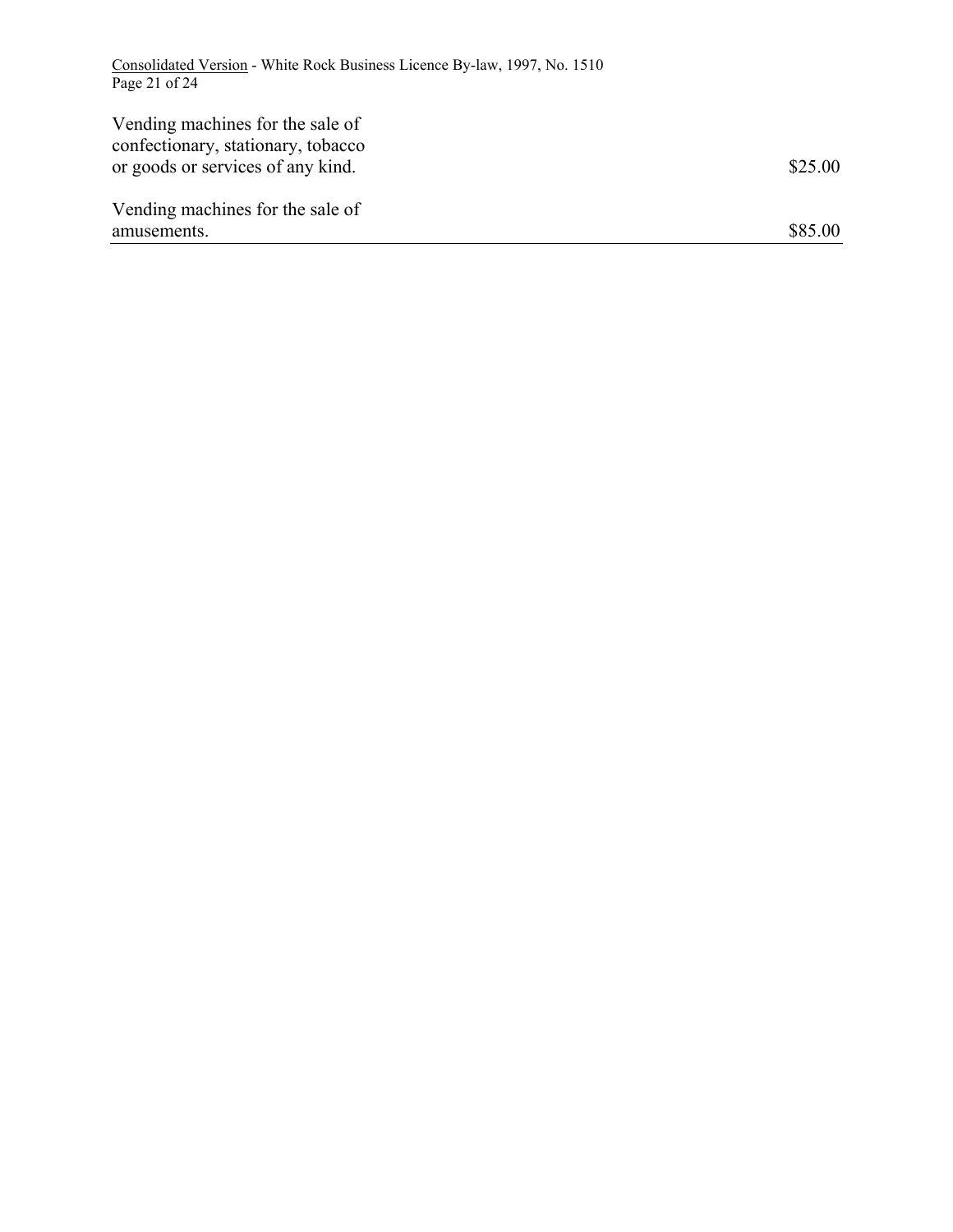Consolidated Version - White Rock Business Licence By-law, 1997, No. 1510 Page 22 of 24

# "SCHEDULE "A" **GROUP 5**

Any business not specifically named in any other group.

The fee for each licence period shall be: \$150.00 plus \$25.00 for each employee.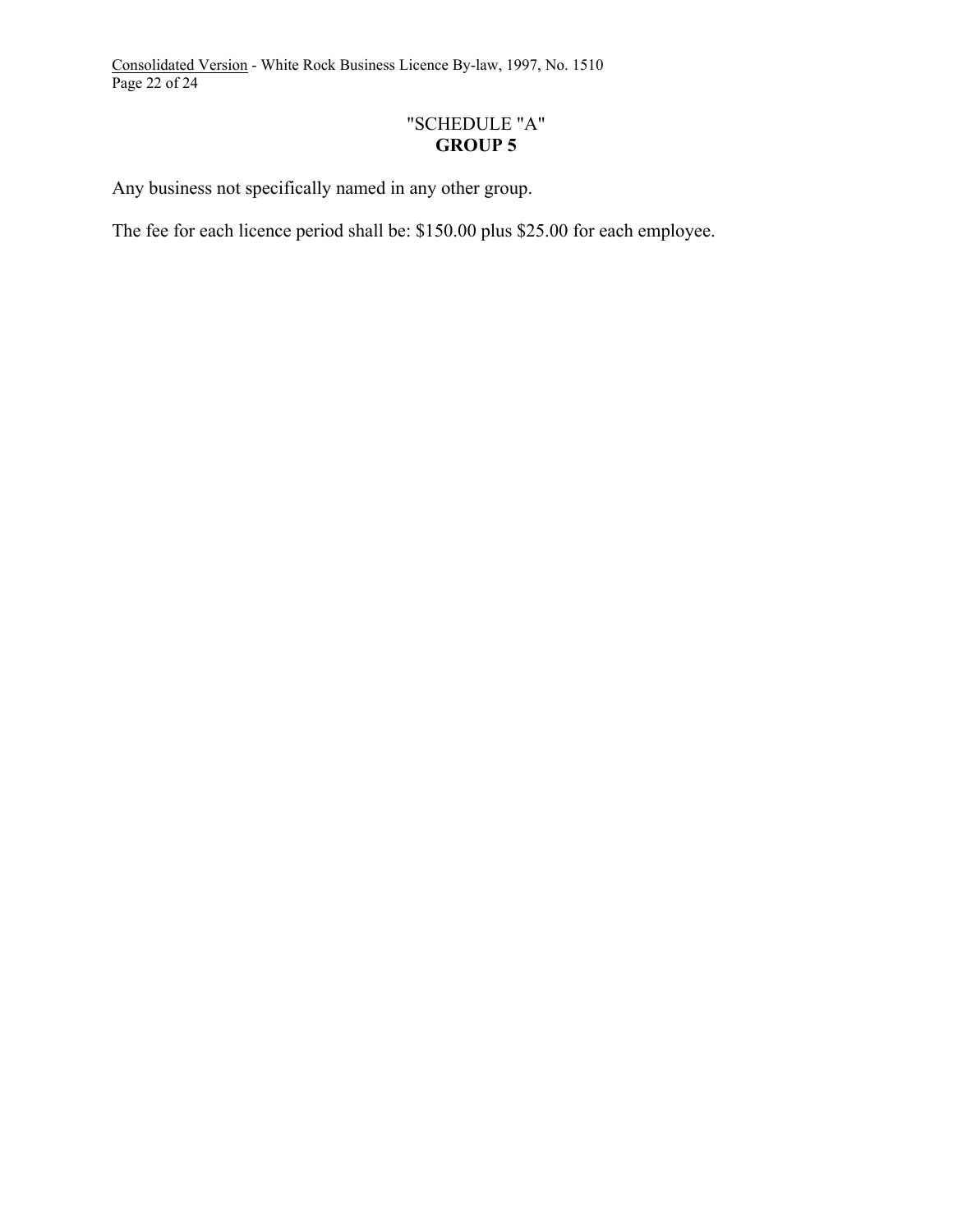# "SCHEDULE "B"

**Any person whose business within the City of White Rock, including barter, sales or service is mainly conducted or solicited by telephone, or on a property to property basis shall be deemed to be an itinerant trader. No business shall be conducted on any public property or streets except the sale of ice cream products in residential zones only or those approved by Council for special events or as permitted elsewhere in this bylaw. Itinerant traders shall pay the applicable licence fee for each licence period.** 

Automobile Parts & Accessories \$260.00 per person

| Books, Magazines and Periodicals<br>(excluding newspapers as delivered       |                      |
|------------------------------------------------------------------------------|----------------------|
| by news-boys)                                                                | $$260.00$ per person |
| <b>Builders Supplies</b>                                                     | \$300.00 per person  |
| <b>Christmas or Greeting Cards</b>                                           | \$65.00 per person   |
| Correspondence Courses                                                       | $$125.00$ per person |
| Clothing or Footwear                                                         | $$300.00$ per person |
| <b>Cosmetics or Personal Articles</b>                                        | $$125.00$ per person |
| Crockery or Chinaware                                                        | $$260.00$ per person |
| Foods (other than milk delivery)                                             | $$208.00$ per person |
| Hardware or Electrical appliances                                            | $$300.00$ per person |
| Household Furniture including<br><b>Radios or Television Sets</b>            | $$300.00$ per person |
| Jewelry or Furs                                                              | $$300.00$ per person |
| <b>Musical Instruments or Supplies</b>                                       | \$300.00 per person  |
| Photographs, Photographic Supplies<br>or Photographic Materials              | \$300.00 per person  |
| Piano Tuner                                                                  | \$65.00 per person   |
| Services, including appliance repairs<br>roof repairs and driveway servicing | \$300.00 per person  |